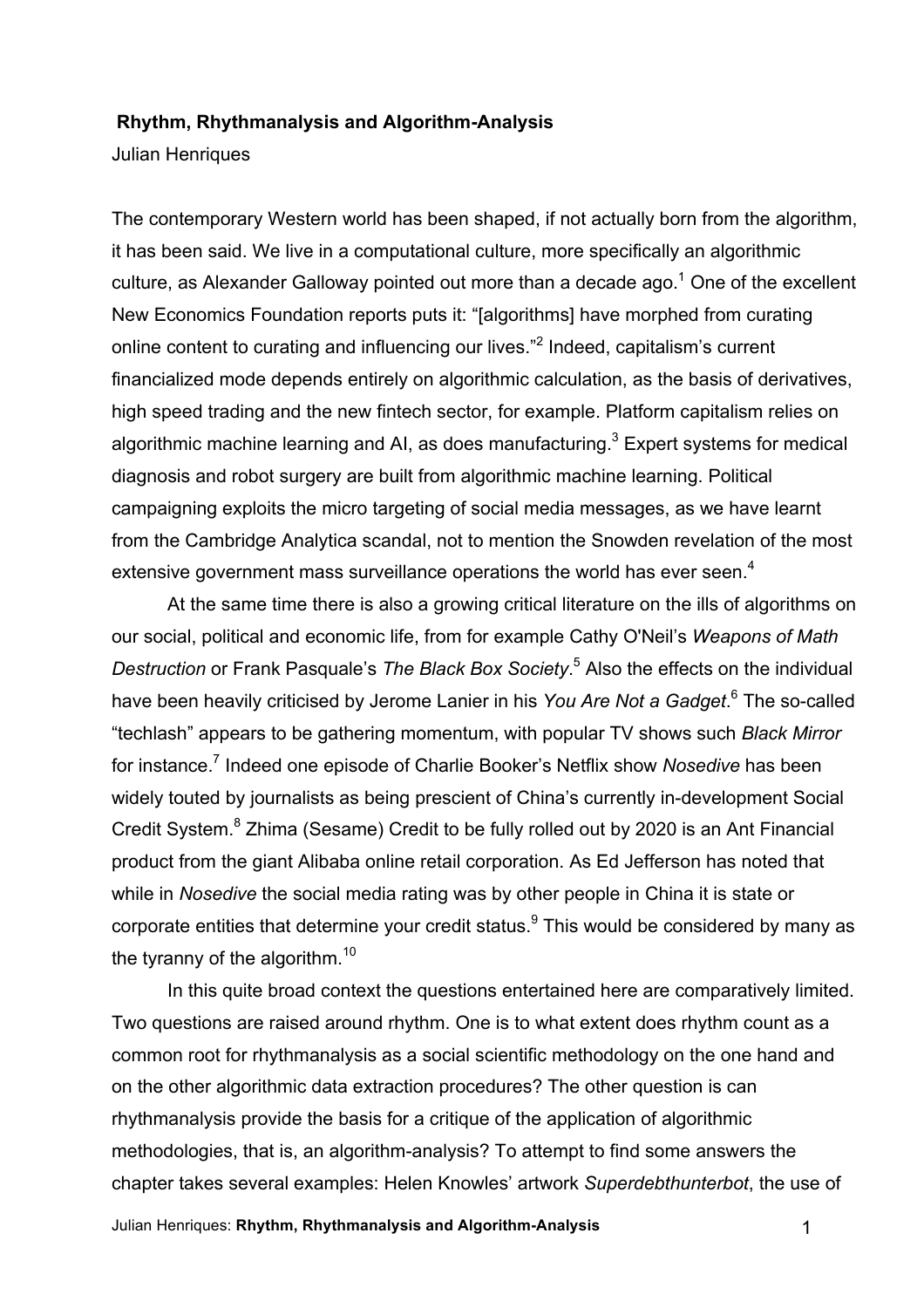algorithmic analysis of urban spaces of Amsterdam and the Google Urbanism project; the Metropolitan Police Gang Data Base; then finally the military use of algorithms and Pattern of Life analysis in the theatre of war.

### **Algorithm: Logic and Control**

Algorithmic procedures are undoubtedly the leading technology for the social, political and economic revolution of which we are in the midst. The term *technology* is important here, as it lays claim to a deep-seated ideology of the supposed neutrality of these algorithmic techniques. Nothing could be further from the case – algorithms do not express some neutral mathematical truth, rather they are saturated with corporate and / or military values, all the better to be so disguised in plain sight under a "common sense" technocratic ideology. This chapter argues the algorithmic processing should be considered as the leading edge of this *technocratism*. Algorithms are the new experts. Evegeny Morozov's calls this digital "solutionism," or Meredith Broussard dubs it "technochauvinism," some years ago Seymour Pappert described as the "technocentric fallacy."16

To start with an algorithm can be defined as a mathematical code that is invisible, distributed, sub-sensorial and embedded in software routines. It is the essential procedure for AI and machine learning. As the performance of a routine such it conforms to the manner in which Wittgenstein recommended we understand words, by asking not about their meaning, but rather what they do. What algorithms do is extract meaning from the data set, that is, refine the raw material of the data set into something that has commercial value. The word *algorithm* combines *algorismus* (Latin) after Muḥammad ibn Mūsā al-<sup>17</sup>Khwārizmī, the Persian polymath in the House of Wisdom in  $9<sup>th</sup>$  century Baghdad, together with the word *arithmos* (Greek αριθµός) meaning "number." His name Al-Khwārizmī is also the origin of the word digit in Spanish (*guarismo*) and Portuguese (*algarismo*). Al-Khwārizmī is considered one of the founders of algebra, as derived from *aljabr*, one of the two operations he used to solve quadratic equations as he described in his *The Compendious Book on Calculation by Completion and Balancing* published in 820  $CF<sup>18</sup>$ 

While the power and influence of the contemporary algorithm has come a long way over the last millennia, its operations remain true to this ancient root. In *The Digital Condition*, Felix Stalder locates what he calls *algorithmacity* as one of the three key tenets of this condition (along with *referentiality* as making use of already meaningful rather than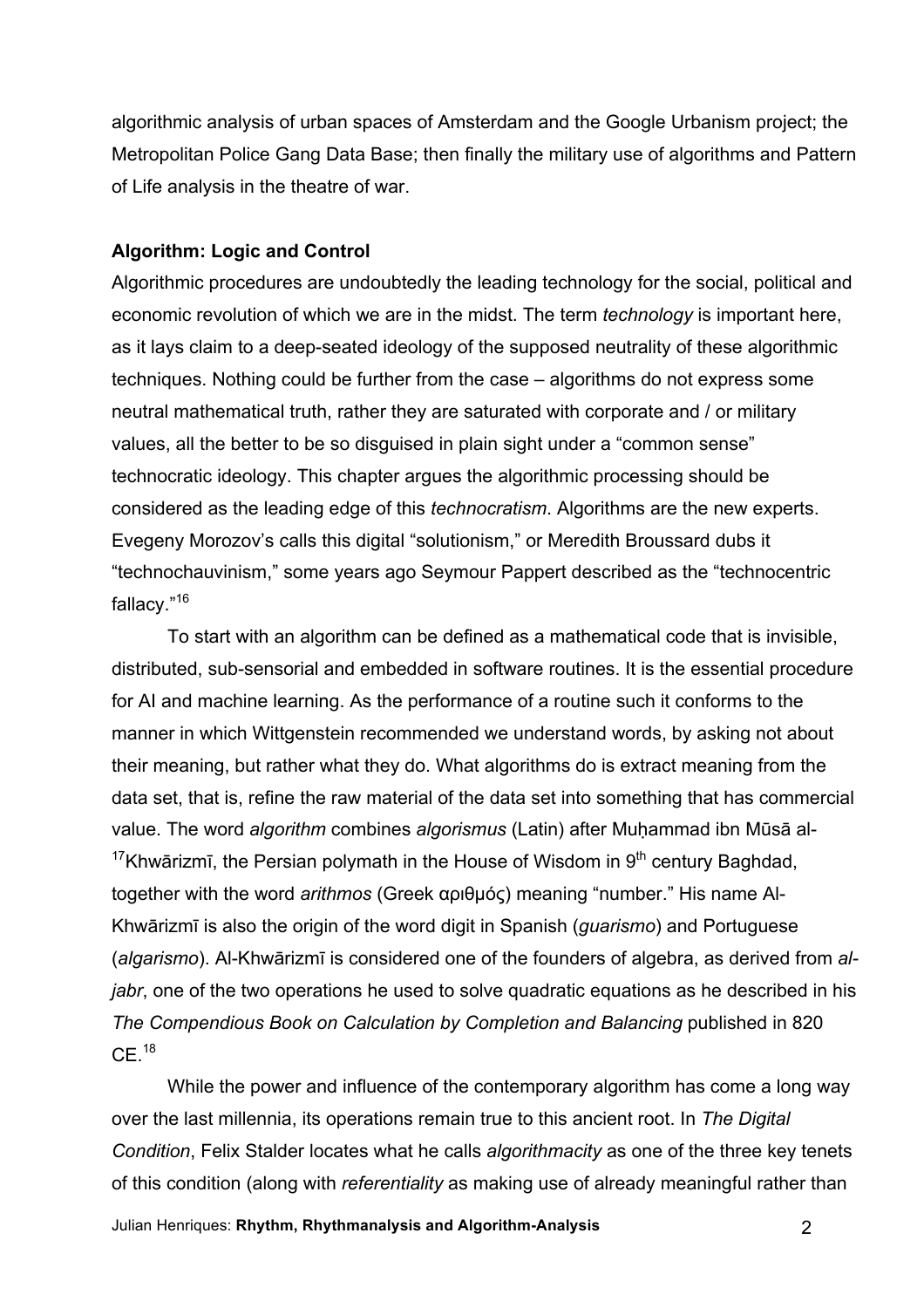raw material and communality, that is, communities of practice). Stalder defines *algorithmacity* as "those aspects of cultural processes that are (pre-) arranged by the activities of machines."<sup>19</sup> As with a google search, for example, these transform the incomprehensible masses of big data into the small data a human being can comprehend. Stalder continues: "they create new dependencies by pre-sorting and making the (informational) world available to us, yet simultaneously ensure our autonomy by providing the preconditions that enable us to act."<sup>20</sup> This gives the algorithms literally a vital role as the lens necessary to see the digital world – without which we would be totally blind.

The fact of the matter is that we are totally dependent on our algorithmic instruments to make any sense of the oceans of data. This is the case with our patterns of consumption as it is with scientific research, identifying gravity waves or indeed the "god particle" of Higgs Boson in the mass of CERN data. The data set is simply impossible to know, it is entirely off the scale human comprehension, making it an excellent example of what Timothy Morton calls a *hyperobiect*, though strangely he never mentions the digital domain in this respect.<sup>21</sup> It turns out that one of the best rendering of this data world is provided by Jorge Luis Borges "'total' – perfect, complete and whole" *Library of Babel*. 22

Delving a little deeper into the nature of the algorithm, Robert Kowalski formulated what has become its classic definition, succinctly expressed in the title of his 1979 paper: "Algorithm = Logic + Control." Kowalski states that an algorithm consists of "… a logic component that specifies the knowledge to be used in solving problems, and the control component, which determines the problem-solving strategies by means of which the knowledge is used."<sup>27</sup> Kowalski argues that recognising what he calls the *what* and the *how* as separate functions will improve the efficiency and effectiveness of computer programming (Figure 1). While this may be entirely uncontentious in computer science, it runs counter to much social sciences and humanities research. Here the effort has been to relate rather than separate logic and control, that is, knowledge and power, as with Foucault's famous *power-knowledge* formulation, or Deleuze's equally well-known concept of control societies, as discussed by Seb Franklin.<sup>28</sup> It appears that what cannot be pulled apart in the actual socio-political world in the digital domain of code can be severed with alacrity. Obfuscation on this point is of course is exactly the way in which the corporate data aggregators and their algorithmic processing platforms acquire its power and influence over human activity in the actual world. While not taking the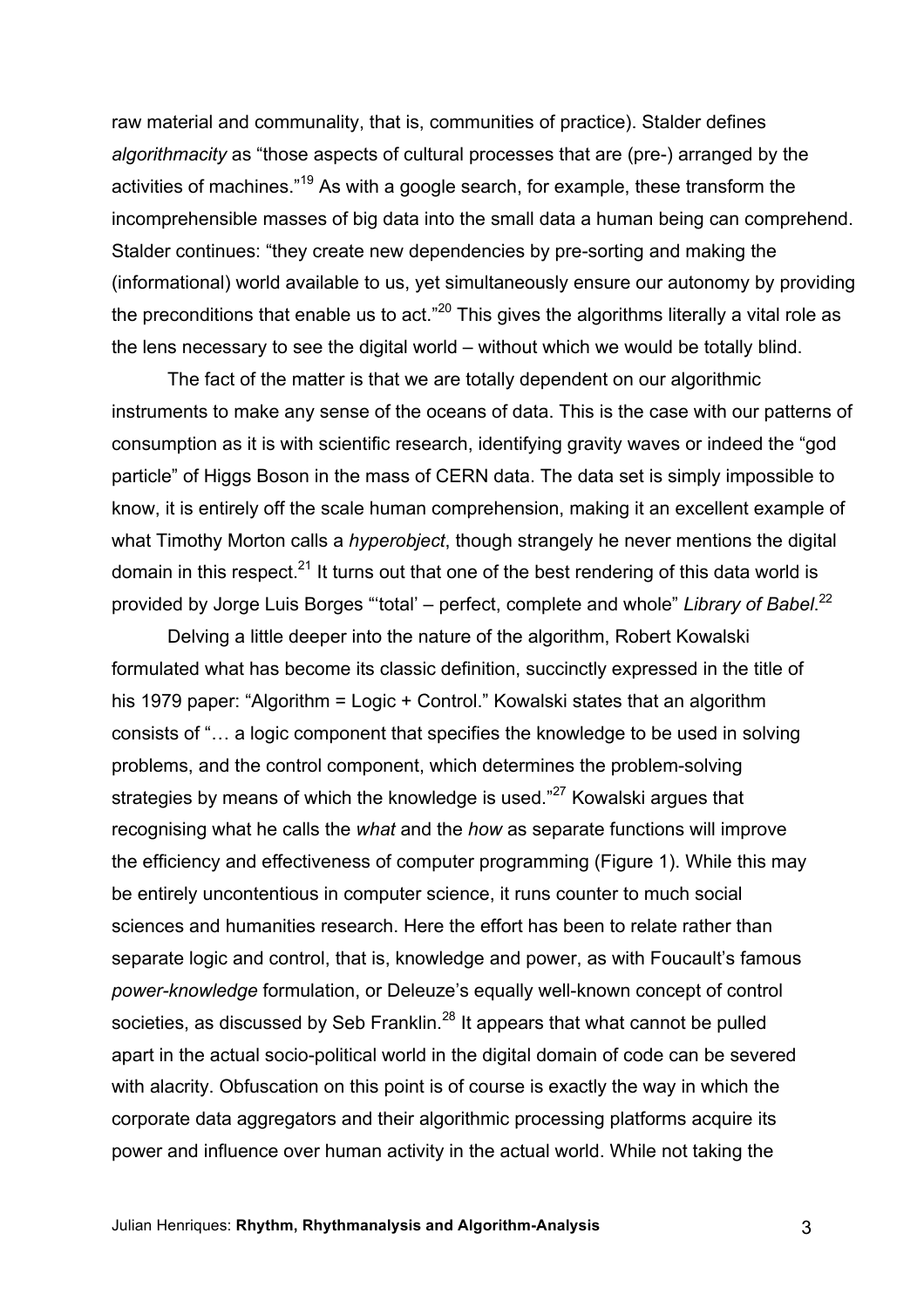logic-control distinction at face value, it does offer considerable value for the present investigation of the relationship between rhythm and algorithm.



# **Figure 1 Kowalski's components of an algorithm**

Furthermore, it gets more complicated than that, as McCann and his co-writers describe:

Whereas historically algorithms would be programmed to complete a task through the input of clearly defined instructions, modern algorithms based on machine learning allow computer systems to create their own instructions based on detecting correlations in huge data sets, learning a multitude of ways to complete a task and creating relationships between inputs and outcomes <sup>30</sup>

The consequence of this, as McCann points out, is for computers to be able to take on tasks that previously would have been reserved for human operators. Most important, the nano scale and speed, multiple authorship, system wide distribution and autopoietic learning of algorithmic operations certainly remove them from human purview. It is literally the case that no human being can answer the question as to what was the "suspicious activity" that triggered your credit card to be stopped. Such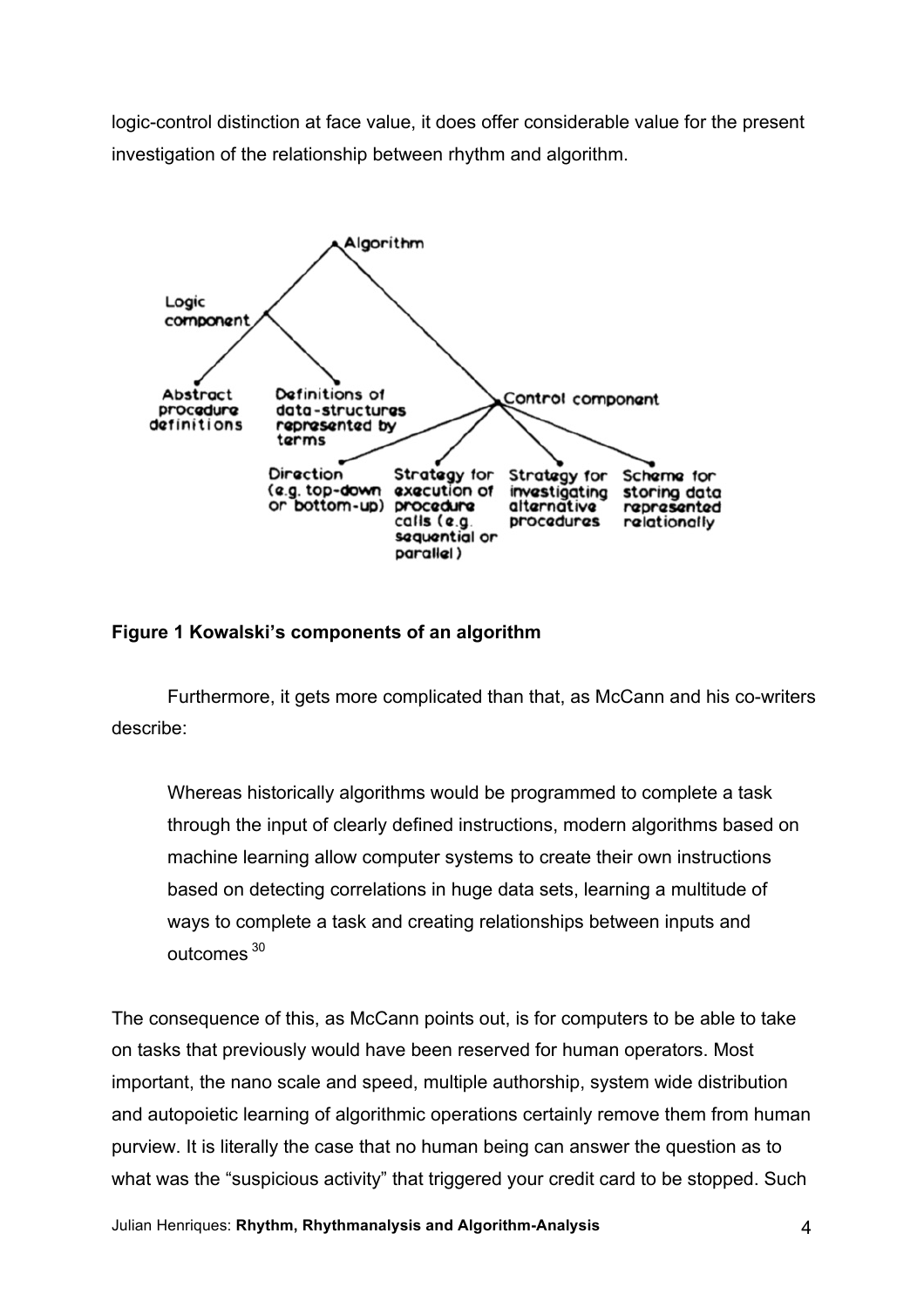decisions have been entirely outsourced to pattern-detecting algorithmic processing. This has made it very easy for the corporate entities who develop, own, and run the servers running these algorithms to claim that they are somehow legally beyond their corporate responsibility.

### **Rhythm: timbre and musicking**

The periodic motion of a rhythm necessarily unfolds in time in exactly the same way an algorithmic routine has to do, though not at any human scale, but rather millions of reiterations per second, far in excess of the sensory faculties with which we are endowed. This is to say both are rooted in periodic movement of reiteration, repetition, and recursive motion – the refrain. A rhythm repeats itself, turning a random event into a meaningful pattern. This was great discovery the tape loop. While this is usually attributed to Pierre Schaeffer's *musique concrète* in the 1940s in fact this innovation should be attributed to the Egyptian composer Halim El Dabh several years earlier, as Fari Bradley evidences.<sup>31</sup> The loop transformed mere noise into what could be appreciated as a musical sound, simply by the act of repetition, without any further effects. This can be taken as an example of what Jacques Attali describes as the prophetic function of music, so in a way, rhythm anticipates algorithm.32 Sounding anticipates forms of social organisation, as the division of labour of the symphony orchestra anticipated the factory assembly line, according to Attali. The concept of rhythm can of course be traced back to antiquity and this is exactly what Pascal Michon does in his *Elements of Rhythmology*. <sup>33</sup> As most relevant for the algorithm, rhythm is best identified in relation to *rhythmos* as defined by Emile Benveniste as the *form* and *flow* and to rhythm as deployed in Lefebvre's rhythmanalysis, as detailed elsewhere.<sup>34</sup>

Besides issuing from repetition, both algorithm and rhythm are sociocultural accomplishments, both are articulated on the basis of codes and both require technologies (biological instruments of vocal chords etc. or mechanical ones) and techniques, in order to operate. There has never been a hard and fast division to made between human and machine; culture requires techniques, that is, instruments and technologies. Flint axeheads occupy this role as much as cyborg prosthetics. Thus the distinction between rhythm and algorithm is certainly not that between human and machine, or analogue and digital, as neither can make sense without the other.

With so much in common one way of characterizing the relationship between rhythm and algorithm would be as that between spoken and written language. This might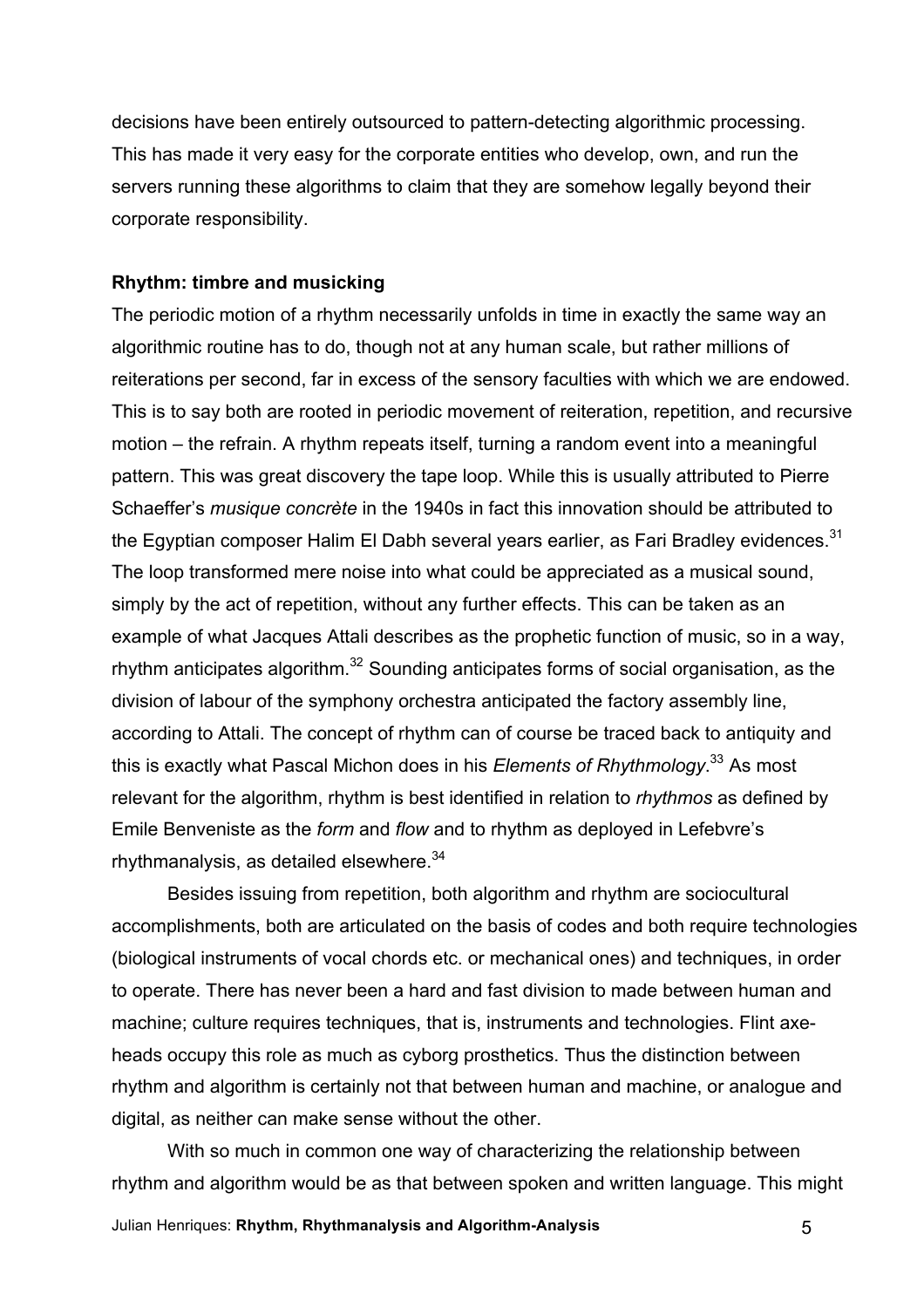help to avoid any over-simplistic binary between human rhythms and machine algorithms; rather it might suggest how one leads to the other, as well as ways to use rhythm to better understand algorithm. Ferdinand de Saussure's classic distinction between a particular spoken utterance (Parole) and the general language system (La Langue) on which he founded the science of linguistics is even more marked in respect of written text of the language system. Ephemeral utterance is transformed long-lasting and reproducible text. This can be said without wishing to claim a special privilege for oral traditions against dominant written cultures, as the early theorist, such as Walter Ong, invariably did.<sup>35</sup> Notwithstanding Derrida's critique of phonocentrism, we can assume that writing records speech that proceeded it, in the manner that Albert Lord argued that Homer wrote down what he heard as sung ballads, introducing the vowel letters into the Greek alphabet. $36$ 

While spoken word can be descriptive and prescriptive in the same manner as written codes, what these sacrifice are the qualities of expression, the intonation, the gestures, pauses and pacing – in short the rhythm – that a good actor gives to the bare text, for instance. The unique performance event of a rhythm with its distinctive microvariations can be considered as an indicatively a form expression of the bios. In terms of the code it is of course the punctuation marks of written language that serve as reminders of its spoken origins, specifically that most indicative sign of a living being – our breathing. As well as rhythm, linguistic forms and structures such as rhyme recall the oral mimetic devices that writing displaced. If rhythm is symmetrical patterning in time as Georg Simmel tells us, then rhyme is symmetry in sound. $37$  Prosodic performance locates rhythm in the arena of *musicking* – the shared social capacious range of activities required for music making  $-$  as distinct from the object of the musical code of the score.<sup>38</sup> While the score *pre-*scribes the instruction recipe, as it were, for the musician to produce the each musical note, the data-harvesting algorithm *de*-scribes the life as its played click by click, "like" by "like," often together with its biometric functioning. The score maybe a component of musicking, but musicking is never a component of the score. Indeed Gary Tomlinson argues for the vital importance of musicking in the *homo sapiens'* prehistory as the common grounding for the emergence for not only speech, but also thought and sociality.<sup>39</sup>

Against acknowledging the value and values of prosodic variation and rhythm as distinct from mechanically precise metre, it might be pointed out this is exactly what drummachines produce – as has been the foundation of Techno and Dancehall music since the 1980s, for instance. Currently, after decades of computer code-generated sound, the tide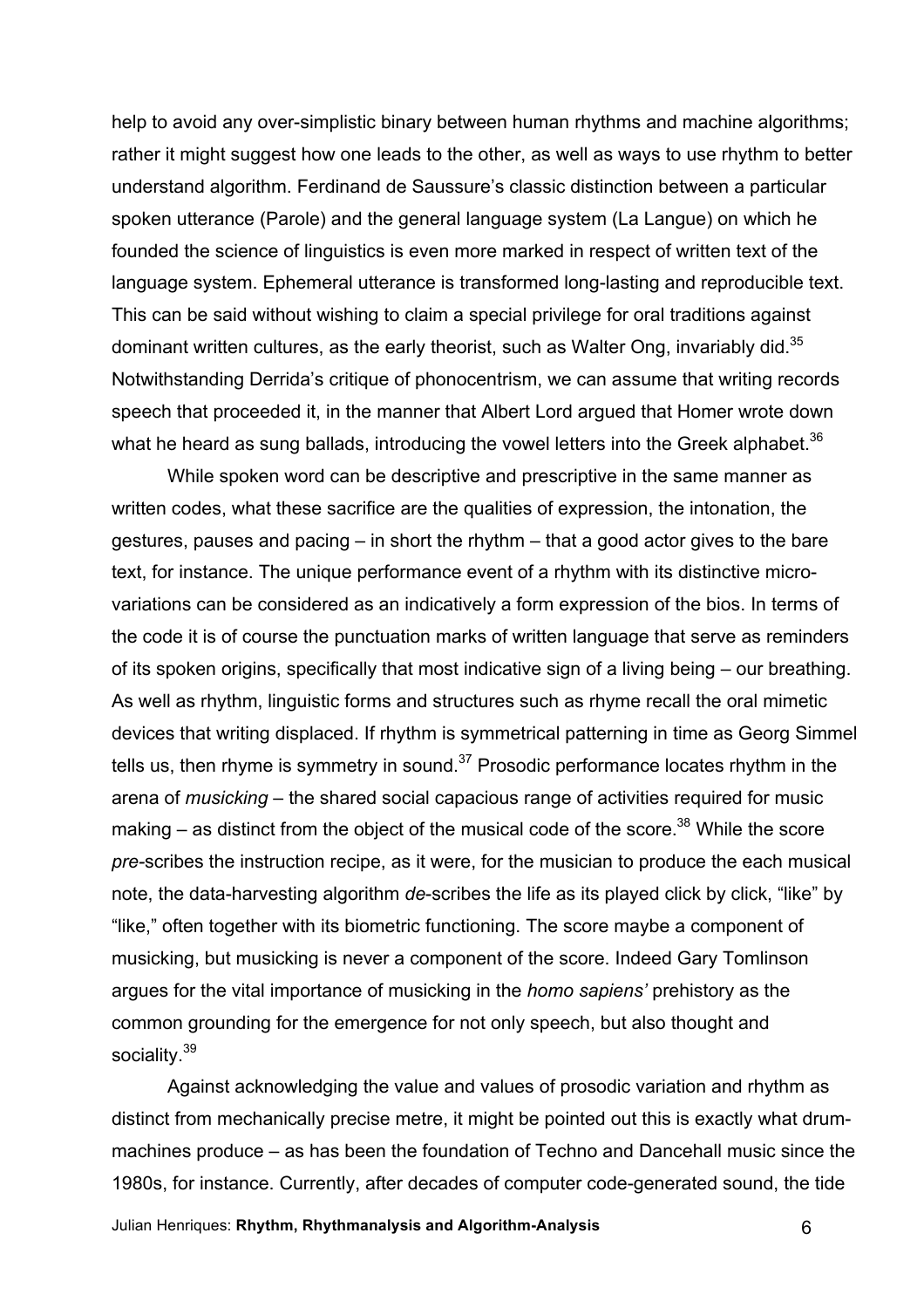is flowing in the opposite direction in favour of live performance, acoustic instruments, analogue synthesisers and vinyl. This can be taken as recognition of analogue values in a digital world, as Damon Krukowski explores.<sup>40</sup> Such reactions against the culture of the algorithm and machine learning would aim to reverse the dominance, suppression and colonization of the kind that written cultures have historically subjected oral cultures.

While recognising the continuities between the qualities of rhythm and the quantities of algorithm a distinction can be made as between timbre and logic, the former a matter of performance, the latter one of mathematical calculation. The subtleties of tone, overtone and texture that give the timbre of a sound is distinctive qualities are experienced as such, even though the Fourier Transform can reduce every frequency to simple sine wave.<sup>41</sup> To emphasise the importance of the qualities timbre a formula rather different to Kowalski's diagram can be configured for rhythm (Figure 2). Here timbre is the complex of frequencies and amplitudes of which every natural occurring sound consists. The periodicity is the frequency of the rhythm, counted in BPM (beats per minute). Rhythm is the pattern or gestalt of periodicity. In this manner timbre could be considered as the logic of the sound, periodicity as its control. The difference between logic and timbre is that between code and performance, or utterance and language is articulated in terms of a huge power differential, as discussed below.

 $R$ hythm = Timbre (Hz + dB) + Periodicity

#### **Figure 2 The components of rhythm**

The role of rhythm in understanding the relationship between spoken and written language also provides a basis for understanding the momentous scale and significance of the current shift from the Gutenberg Galaxy to the algorithmic universe. What speech, text and algorithms have in common is that they take place along a time line. Speech is a performance event in time; text is linear sequence; algorithms are recursive. But this is also where the difference between a line of text and a line of code emerges – speed. Though machine-learning algorithms require training, algorithmic processing time, as with algo trading, is virtually instantaneous. Thus through the acceleration of rhythmic period provides an escape velocity from liner time. This has been characterised by Vilém Flusser as what he calls "the crisis of linearity," that is, the shift from alphanumeric linear coding to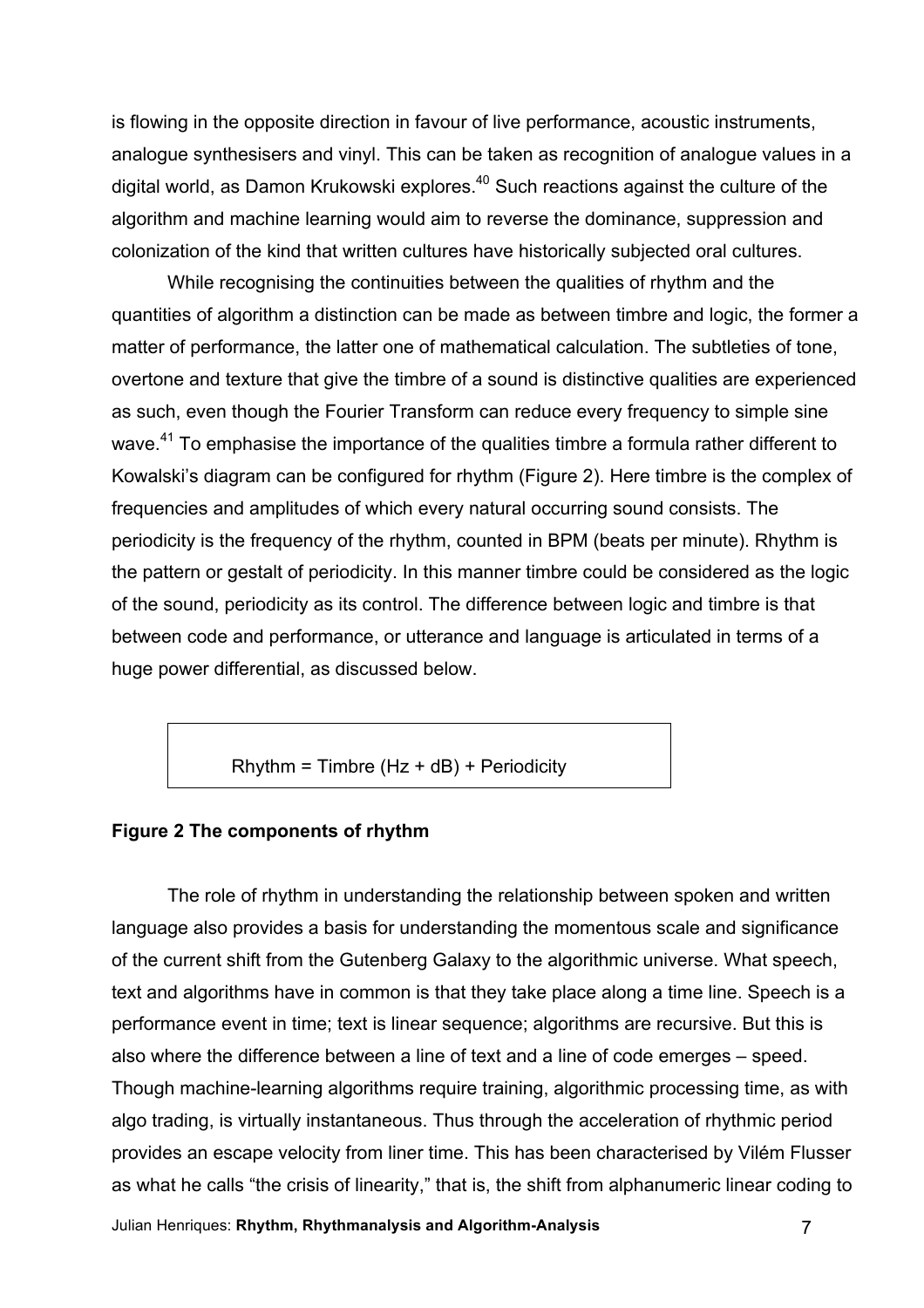what he calls non-linear "dot interval thinking... expressed clearly for the first time in computers… the machines spit out numbers automatically, in a quantity that deposes of all linearity."<sup>42</sup> Flusser continues his argument: "Algorithms formed islands within texts made from letters. For a while now, mathematical, calculating thought has been breaking out from within the alphanumerical code, is claiming independence, and it is turning against linear thought, to analyze it..."<sup>43</sup> This power that the algorithm holds over non-digital communication is in several respect parallel to that that the written holds over oral cultures. In the way text removed certain embodied forms of expression from speech, so the algorithm now removes what remains of them from text.

### **Power and responsibility**

The issues of corporate power and responsibility are precisely those raised by Helen Knowles' video artwork *The Trail of the Superdebthunterbot*. <sup>47</sup> The 45 min video was filmed in Southwark Crown Court and cast from legal experts (Figure 3). The artist describes the premise for the work as follows:

In a fictional plot, Superdebthunterbot sees an unscrupulous debt collection agency buying the debts of students across the UK, and then using unconventional means to ensure there are fewer defaulters. Through the use of big data, individuals are targeted and constantly shown job adverts, so more money gets paid to the debt collection agency once the students sign up to a job.

The drama of the piece comes when "in a tragic twist, two young people die after taking part in a risky medical trial advertised to them through the algorithm." This leads to the question:

Is the algorithm culpable? If Superdebthunterbot has the ability to selfeducate, learn, and modify itself independently of humans, can it be found guilty of manslaughter if someone dies as a result of its actions? Can rigid legal rules apply to something that's essentially abstract?

It is precisely the nature of the status of an algorithm as a self-learning software routine that makes it comparatively easy for the corporations to evade their responsibilities.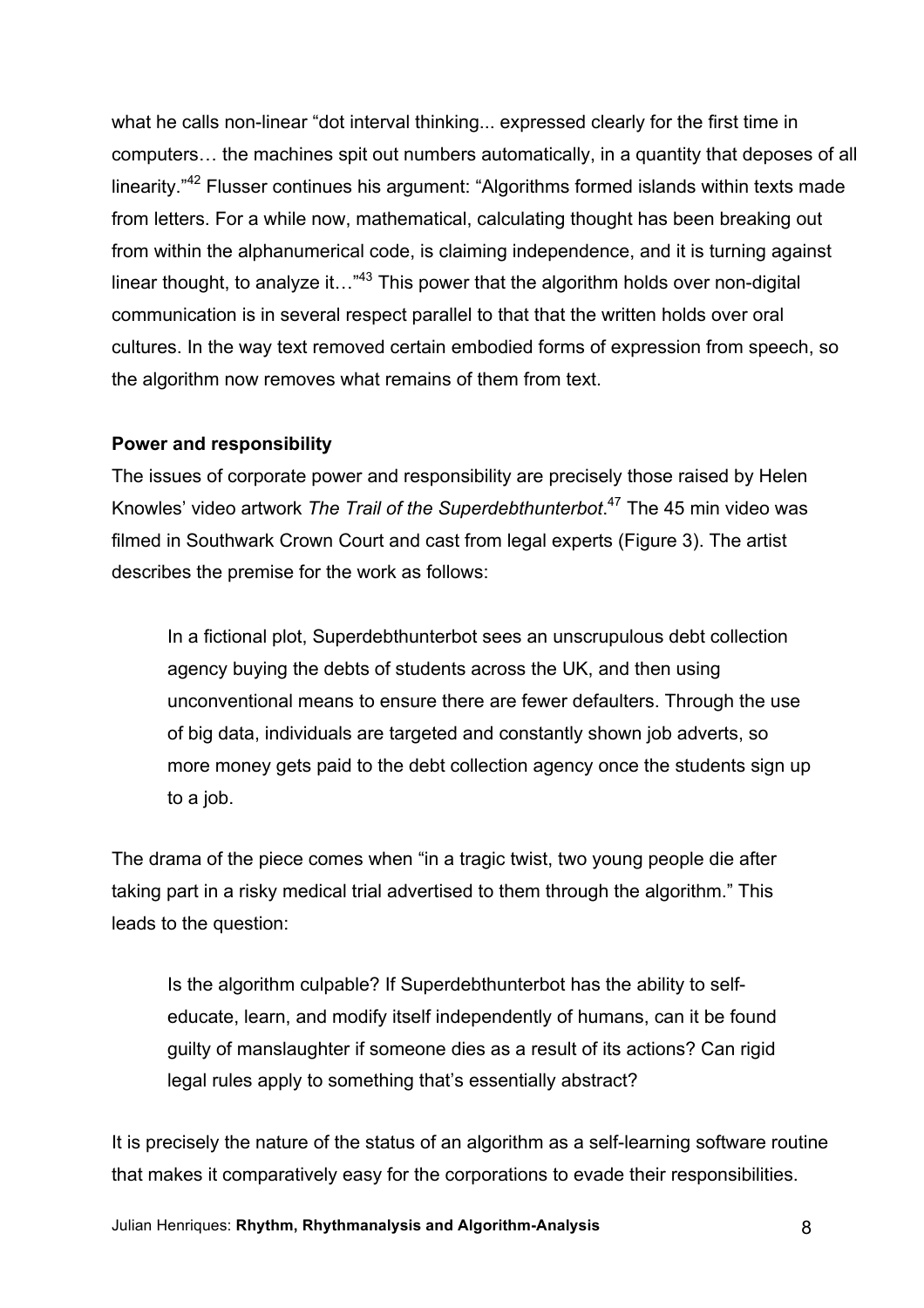# **Figure 3 Courtroom sketch by Liza Brett to document Helen Knowles' video work**  *The Trial of the Superdebthunterbot* **(2015)**

These issues of responsibility of and for algorithms can be theorised in terms of Saussure's semiology where the signifier forever floats above the signified never to be tied down to an actual object. In a way this is what Knowles is searching for – the proverbial *point de caption* (upholstery button) where the signifying code is tied to signified reality. In Lacanian theory this is the phallus, but in the courtroom not even death provides a sufficiently secure linkage between the code and its consequences. It was of course the autonomy of the signifier by which structuralism, as mentioned above, secured its status as the *science* of language, allowing the social sciences at long last to become such. In this respect the algorithm can be considered as the ultimate floating signifier, or more precisely Guy Debord's *simulacrum* – the copy for which there is no original. This is becoming increasingly the case on account of "self-learning," "deep-learning" and "unsupervised" algorithms defined entirely by their functionality without ever being able to know how this is achieved. In addition, as Stalder states: "The world is no longer represented; it is generated uniquely for every user and then presented."<sup>48</sup> This erosion of any truth value, or any correspondence of representation with the actual world all to readily bleeds into the actual world via the echo chambers of fake news. This provides a fitting description of the algorithm-generated financial instruments entirely untethered from any real-world assets, or the digital platforms across which global corporations sell meals, accommodation and transport etc. In every instance the outcome of this "escape into code" facilitates the avoidance of responsibilities to consumers, to employees or as taxpaying corporate citizens.

### **Algorithmic automation**

The algorithm can in principle be considered as no more than a mechanization procedure, informational automation, redistributing calculation processes to a machine part of the human-machine amalgam. The abacus and the slide rule are two such instruments, but it was not until Babbage and Lovelace's difference engine, as the progenitor of the computer, that such procedures became fully mechanised. As is well-known, this was on the basis of the mechanisation of the previously entirely manual weaving process as was first achieved with the Jacquard loom in 1804. The great leap that Babbage and Lovelace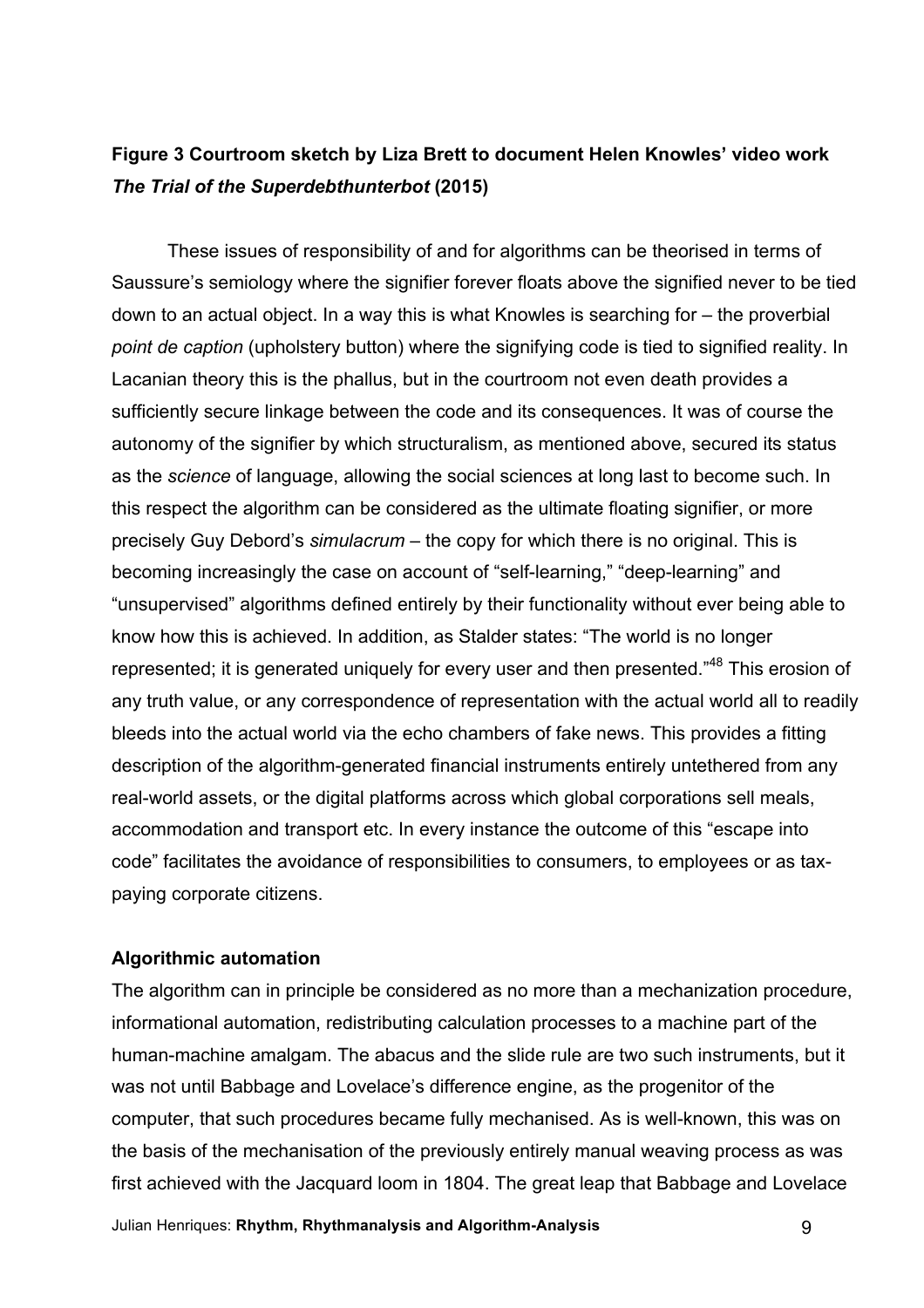made was to *mental* calculations as mechanical operations. The wheel may be an extension of the foot, as McLuhan put it, but it operates on the principle of rotation, rather than bipedal locomotion. Similarly, the repetition of algorithmic routines plays to the forte of machines rather than human capacities. It is not that human operators have been saved from repeating routines of repetitive work, far from it, as Anson Rabinbach details.<sup>49</sup>

The factory assembly production line was literally the engine of the twentieth century's industrial revolution pioneered, as it was several hundred years earlier in the slave plantation economies of the Caribbean colonies.<sup>50</sup> The assembly line's partial mechanisation of manual tasks relies on exactly the same principle as the calculations performed by the algorithms – breaking down a large complex task (previously accomplished with a comprehensive range of craft skills and experience in a workshop) into a long series simple routines and sub-routines requiring only a minimum of skills training for human operators. It is of course the remaining human operators that the current wave of factory automation – depending of course on the algorithmic machine learning – is set to replace. "Everything feels like the future but us" is the comment of one of the workers in Elon Musk's Tesla robot-run vehicle assembly line.<sup>51</sup> The march of mechanisation is hardly novel, as Siegfried Gideon documents in his *Mechanization Takes*  Command.<sup>52</sup> In fact these forebodings were brilliantly articulated by Charles Babbage in his prophetic *Ninth Bridgewater Treatise* of 1838.<sup>53</sup>

Algorithmic processing accelerates rhythmic recursion by digital means. As with machine learning, the whole point of code is its manipulation without reference to content or meaning, once the encoding, quantization and quantification has taken place. The algorithm is entirely a behaviourist tool, acknowledging only the difference between input and out, or in classical terms, stimulus and response, as Antoinette Rouvroy has dubbed it "data behaviourism."<sup>66</sup> Not only is the algorithm itself an unknowable Behaviourist black box, on account its autonomous learning mentioned above, but also "for algorithms, people are black boxes that can only be understood in terms of their reactions to stimuli."<sup>67</sup> Currently it is only too evident that the ever-increasing intensities of data extraction operate entirely on the basis of encoded indices of meaning, rather than having any "understanding" as such. After the demise of Behaviorism it was cybernetic engineering that pioneered new models for scientific reductionism. For cybernetics communication and control are one and the same, as Felix Stalder discusses.<sup>70</sup> From this Shannon and Weaver's Information Theory was born as a theory of communication as *engineering* that never concerns content – only code, information, probabilities and signal to noise ratios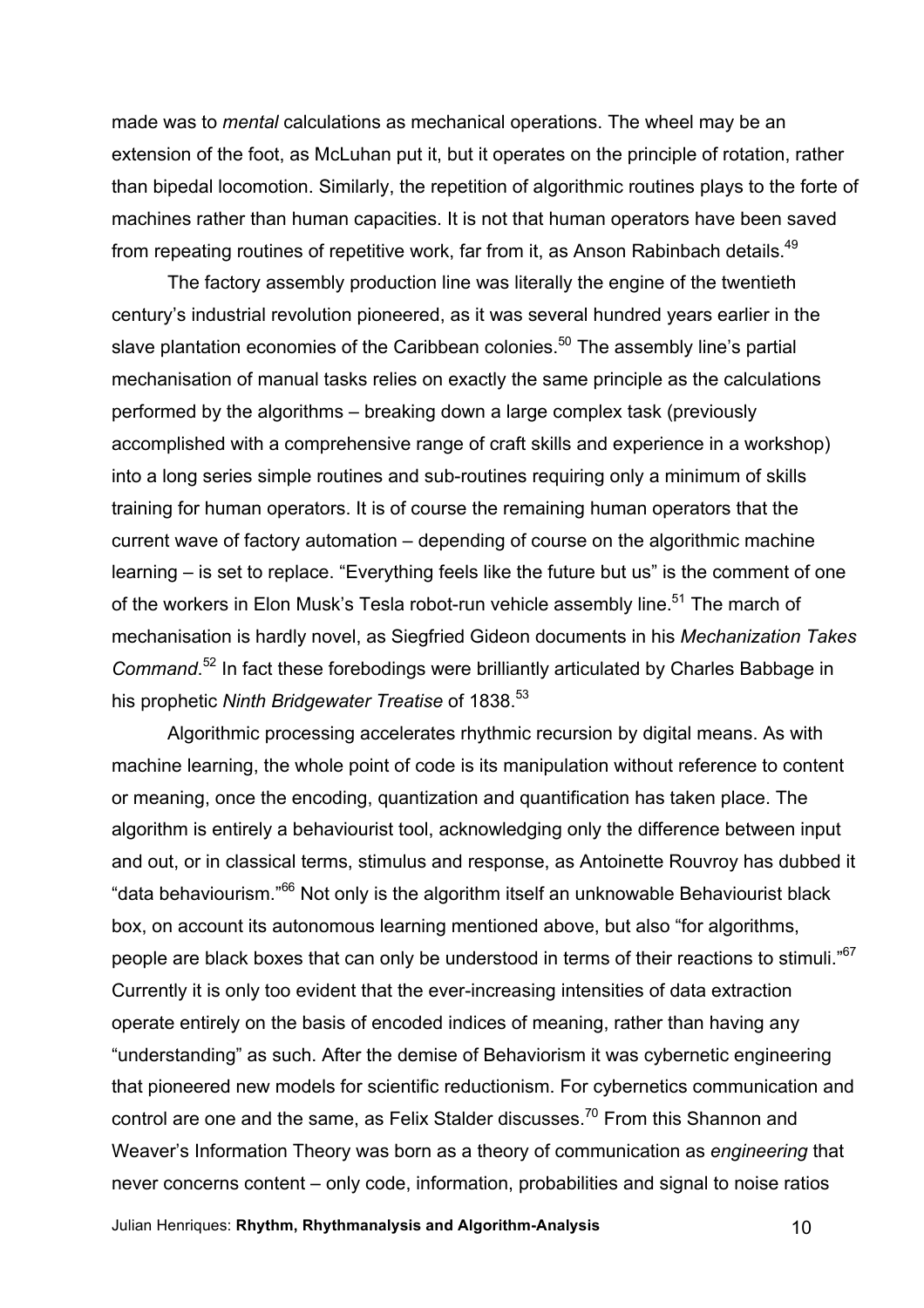etc.<sup>71</sup> There were few dissenting voices for what rapidly became the new orthodoxy. George MacKay and Gregory Bateson were two critics at the time in the 1950s, another more, recently is James Durham Peters.<sup>72</sup> Otherwise human scientists, now speaking the language of structuralism, abandoned the field communication to the information theorists. As Yuval Noah Harari succinctly describes the project of Modernism: "humans agree to give up meaning in exchange for power."<sup>73</sup>

### **City Rhythms**

It is against this background of reductionism that rhythm came to play an important role, most famously with Henri Lefebvre's rhythmanalysis. Here at last was a human scientific methodology – human because it concerned rhythms and scientific because these could be counted. As the genealogy of rhythmanalysis has been quite fully discussed elsewhere we can proceed here with a current example of the use of rhythmanalysis.<sup>74</sup> This comes in the form of a recent study *City Rhythm: Logbook of an Exploration* by Caroline Nevejan, Pinar Sefkatli and Scott Cunningham (Figure 3).<sup>76</sup> The study was commissioned by the Amsterdam municipality for the purposes of civic planning. The authors treat rhythm as a tool for understanding and developing social cohesion and trust. As they state:

When sharing rhythm, people feel more at ease with each other. Such rhythms can be mundane for example in activities we do every day: bring the kinds to school, walking the dog… These rhythms are at the heart of sustaining everyday life and shaping trust… *City Rhythm* aims to contribute to integrating… [the] paradigms of human experience for participatatory, open, and high trust societies by focusing on rhythm.<sup>77</sup>

Most importantly, it serves as a contemporary example of a non-commercial and nonmilitary deployment of rhythmanalytical methods, bringing Lefebvre's approach up to date with the computer modelling of large data sets.

# **Figure 3** *City Rhythm: Logbook of an Exploration*

The authors conclude optimistically that "rhythm analysis, in the physical world as in the related data domain, offer a potential new approach for policymaking.<sup>78</sup> In the course of their investigation they refine the rhythmanalytic method by distinguish between three scales: *beats*, *base* and *street rhythms*. Working with a grid of 500-meter squares: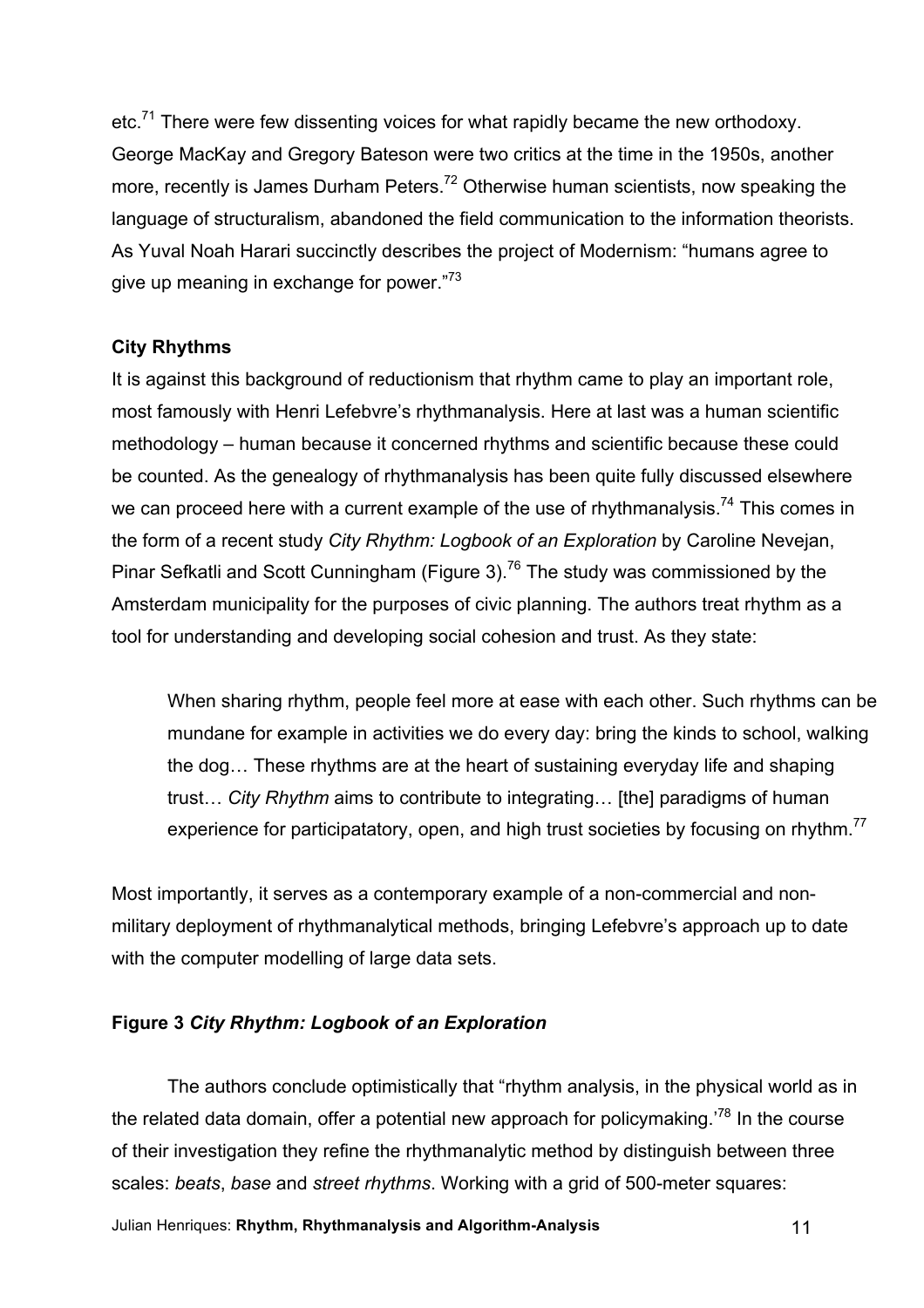Beats are defined as the state of a specific area at a specific moment in time. As an example of a state, a street might have lots of cars, a few cars, or no cars at all. Street rhythms show significant transitions over time for a specific area. The base rhythm of an area is defined by comparison to other areas. These derived rhythms are like a musical meter. In this specific context, individual street rhythms develop. Street rhythms represent a variation around a few specific themes.<sup>79</sup>

While the authors state they are "interested in understanding the dynamics of cities through the use of large data sets, in order to draw conclusions for *social safety* [my emphasis]" they also recognise it is equally valuable commercially for "asset data or streaming data, because it connects the datasets in order to display the ground rhythm of neighbourhoods."<sup>80</sup> It is this commercial exploitation that the rhythmanalytical methodology is powerless to prevent which of course is what makes it so attractive to Google Urbanism, to which we now turn.

In contrast to Amsterdam's *Rhythm City*, the Google Urbanism project has very different aims and objectives, that would be at the opposite end of the high trust – low trust spectrum that *Rhythm City* identify, where they associate the former with participation, the later with surveillance (Figure 4). Nevertheless, Google Urbanism deploys exactly similar algorithmic data harvesting techniques to render our very presence in urban *public space* as a site for data extraction. The Google website asks: "Why 'presence' in public spaces should generate financial returns for the city, and how Google can help..."<sup>81</sup> This marks an extension of the data harvesting terrain further to that furnished our computer and mobile on-line platforms and the "life interfaces" of Amazon Echo and Google Home domestic listening devices.<sup>82</sup> The comparison of these two projects illustrates the heritage that algorithm has in rhythm. It is simply not the case that rhythmanalysis can be considered as a dynamic and inherently progressive tool and algorithmic processes as its evil twin. Each has a common root in recursive routines of which rhythm is just one example. Rhythm is not in itself not inherently progressive as some researchers – myself among them – might once have hoped. Nevertheless what rhythmanalysis reveals about the nature of human social relationships, such as the importance of trust, might the basis for the kind of critique algorithm analysis aims to provide.

#### **Figure 4 Google Urbanism project**

Julian Henriques: **Rhythm, Rhythmanalysis and Algorithm-Analysis** 12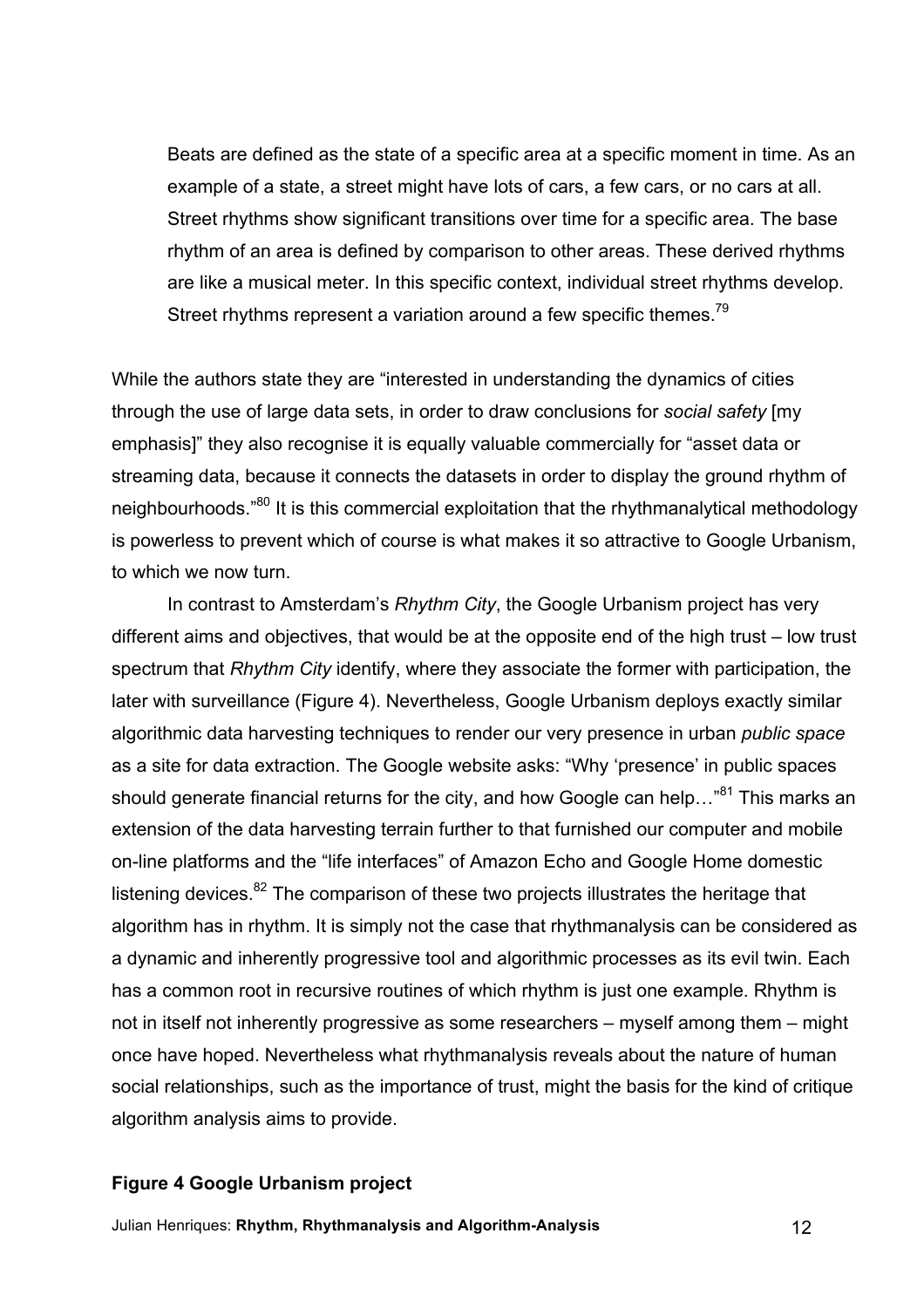The Google Urbanism project is the brainchild of a group of final year students at the Strelka Institute in Moscow. It provides a telling indication of the corporation's "Speculative Expansion Strategy for Google in Physical Space."<sup>83</sup> An interview with one of the project team Nicolay Boyadjiev together with Denisse Vega de Santiago and Leonardo Dellanoce from the architecture journal *Archis* provides some insight into the thinking at the core of the project.<sup>84</sup> This is: "the conception of a legal infrastructure (the 'license') and value-tracking protocol strategy" that is of course for harvesting value and data. Importantly this is "implemented not for the physical construction of episodic signature objects/ environments" as with pattern of life analysis (discussed below with reference to drone targeting) "but for the systemic, ongoing maintenance of uneventful real spaces of the city…" Boyadjiev continues: "In the project, public space goes beyond its traditional confinement as a 'backdrop for human activity' and moves to the foreground as the main subject, the legal holder of human 'presence' as its raw material." This presence is defined as "attention and data."

The key claim of the project is that under the terms of the license Google promises to return some of their profits as investment in the physical infrastructure from which they have harvested the data. As Boyadjiev puts it the value of this presence "extracted from public space in the city is [then] tracked, the resulting financial micro-transactions are accounted for, and part of their returns are reinvested in their spaces of origin in the form of dividends for public space's ongoing maintenance and improvement." Thus, the Google Urbanism project proposed to put the agora firmly in the pockets of the aggregators. Gone is any idea of public space as a shared commons, banished any local political structures, processes or accountabilities, vanished is any idea of citizen or citizenship. Instead there only consumers, such that "users as raw material, [are] no longer an end in themselves; instead they become a means of profit in a new kind of market place.<sup>"85</sup> Instead there are only individual patterns of consumption and a grotesque public-private partnership of the kind that has historically in the UK proved to benefit only the private sector at the expense of public. Google Urbanism provides a vivid example of what post-democracy.<sup>86</sup> It should also be added that the austerity-ridden local councils might well be forced to consider Google's offer partly as a result of that corporation's own tax-evasion that has helped starve the government of revenues.

#### **Racial Profiling**

Algorithmic processing is anything but value-free. In fact, it tends to reproduce prejudices

Julian Henriques: **Rhythm, Rhythmanalysis and Algorithm-Analysis** 13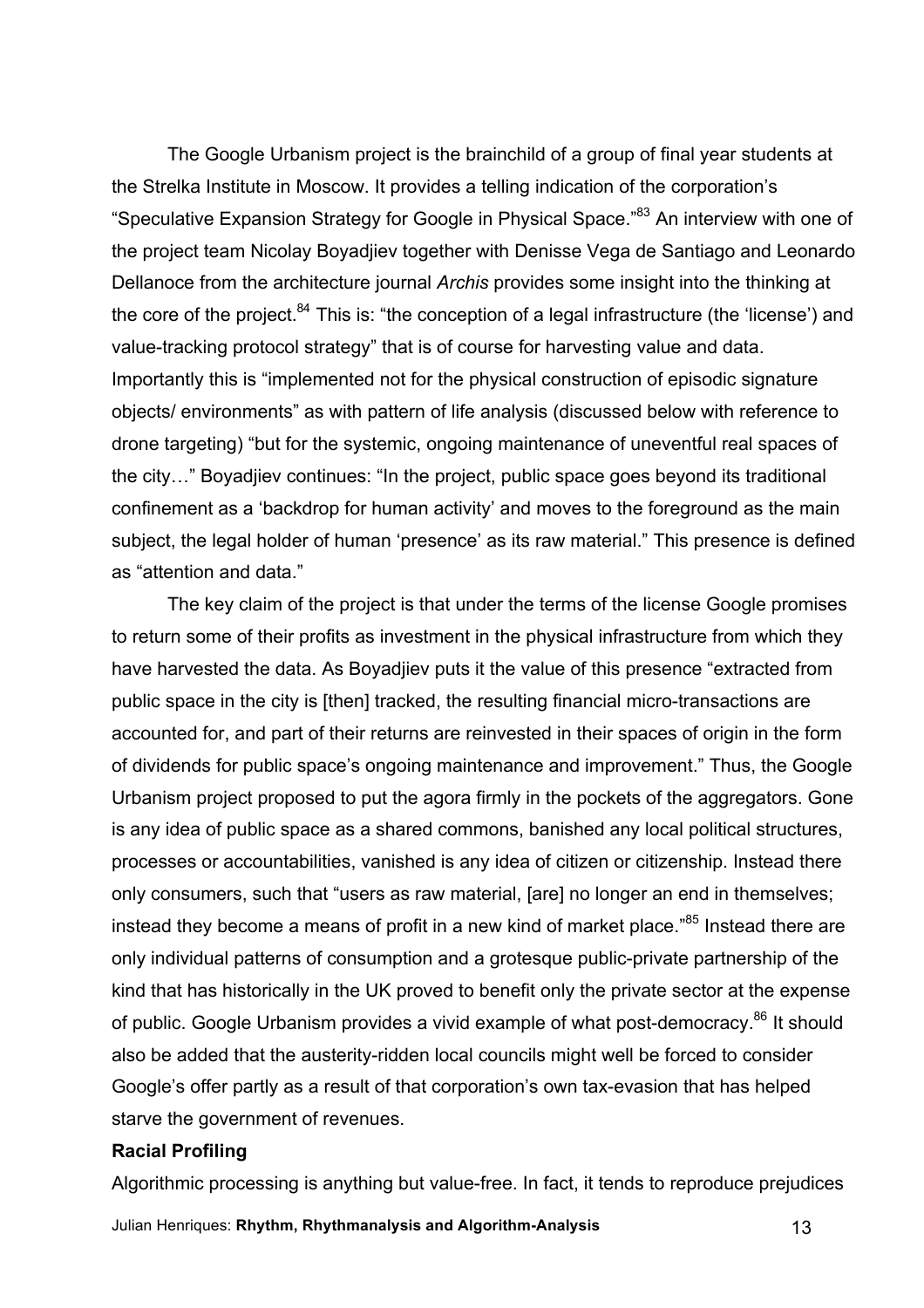of the society at large – and in many instances exacerbate them. It is as if what is repressed by the value-free technocratic ideology takes the first opportunity to rush back into the picture. This is what Safiya Umoja Noble found in respect to Google searches for "why are black women so…" as detailed in her *Algorithms of Oppression: How Search Engines Reinforce Racism*. <sup>91</sup> As we have learnt about the "echo chambers" of social media, the algorithms are primed for attention-grabbing extremes, to aggregate and amplify like-minded viewpoints. Unfortunately, the amplifying effects of algorithmic analysis are not restricted to the racial prejudices of search engines and social media.<sup>92</sup> As with every other technology, instrument or technique, the algo is deeply embedding with politics, culture and ideology, as Jonathan Sterne's in-depth investigation of the MP3 file format.<sup>93</sup> Software is never neutral, but has to be socially and historically located. As Louis Chude-Sokei argues in The *Sound of Culture*, technology is always raced and sexed.<sup>94</sup> Evidence against such a Panglossian view of technology appears to be mounting, not least on the basis of the facility with which the algorithmic tools at the basis of Facebooks' business model have been exploited for political ends as Carole Cadwalladr has done so much to expose.<sup>95</sup> Also, it should be remembered that there is a continual traffic between military and entertainment industries, as with VR technologies, or indeed Hedley Jones', the inventor of the Jamaican sound system, re-purposing is his RAF radar engineering skills for sound system design.<sup>96</sup>

The Metropolitan Police Service Gangs Violence Matrix become operational in 2012 in the political wake of the riots in London the previous year. The Matrix is a database and "a risk-assessment tool to assess and rank London's suspected gang members according to their 'propensity for violence'.<sup>"97</sup> Those on matrix are known as 'gang nominals' and each marked as red, amber or green level of risk of committing a violent offence. In 2017 the Matrix included 3,806 people. The Amnesty International report *Trapped in the Matrix*  accuses the Met of a "racialized" war on gangs. It paints an entirely damning picture:

Our research shows that the Gangs Matrix is based on a vague and ill-defined concept of 'the gang' that has little objective meaning and is applied inconsistently in different London boroughs. The Matrix itself and the process for adding individuals to it, assigning 'risk scores' and sharing data with partner agencies appears to be similarly ill-defined with few, if any, safeguards and little oversight.<sup>98</sup>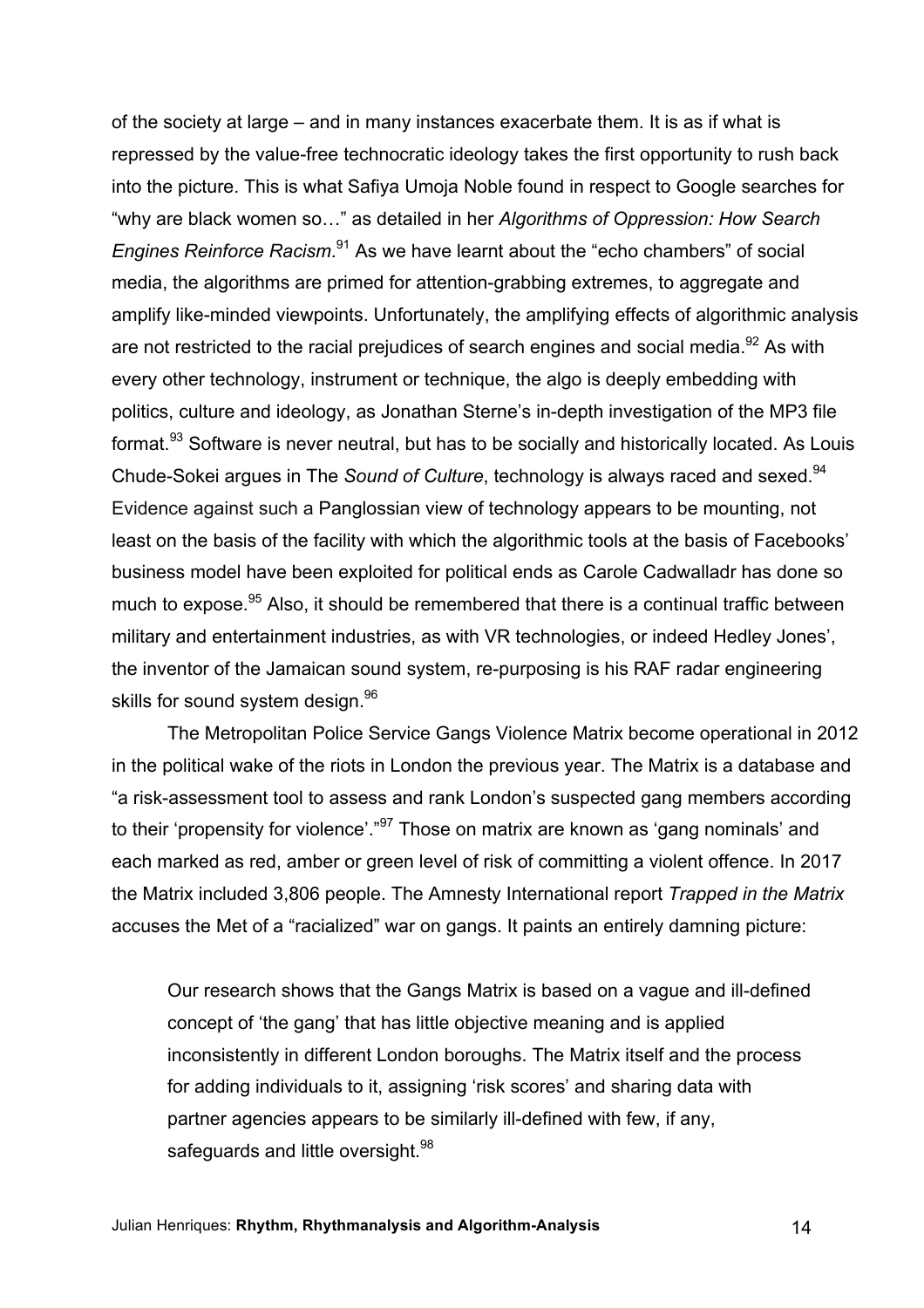The report continues:

Not only does this data collection amount to an interference with young people's rights, but the consequences could be serious for those labelled as 'gang nominals', more than three-quarters of whom are black boys and young men.

Included in the report are comments from those interviewed including Martin Griffiths, Trauma Surgeon at Royal London Hospital, who states: "The Matrix is not fit for purpose, never has been, never will. It feeds an industry based on violence reduction...distorted to fit a narrative: All knife crime is committed by young Black men in gangs."<sup>99</sup> Griffiths goes on: "You put that child on the matrix, you wrote that child's future. There are no second chances in this society for poor Black kids."<sup>100</sup> The algorithmic analysis software assigning automated "harm scores" to those on the Matrix was developed not by third party, but Metropolitan Police themselves.<sup>101</sup> As might be expected the net effect of algorithmic race profiling techniques has be been to dramatic increase the impact of policing on certain demographics. This was confirmed in a recent substantial report from Stopwatch that found that "Black people were stopped and searched at more than eight times the rate of white people in 2016/17."<sup>102</sup> This kind of evidence makes it impossible to argue that algorithmic techniques do nothing but reflect the values of the society that produced them.

### **Pattern analysis**

A further common feature of rhythm, rhythmanalysis and algorithmic protocols is that all three revolve round patterning. Pattern detection is precisely what the algorithms are designed to do as unrefined data has only the potential of commercial value. An entire industry has been built on this model with firms like Experian Mosaic using "geodemographic" algorithmic techniques to locate and target consumers in their home neighbourhood, thus further undermining the pre-digital advertising industry model. The key feature of pattern analysis is that it is intended to be predictive, as already described with the Police Gangs Matrix. Thus the human scale of the time line of rhythm is ruptured not only by the non-human speed of algorithmic processing, but also even more significantly, by the claim that the only certain knowledge of human affairs is restricted to events in the past. This takes us into what previously has only been a science fictional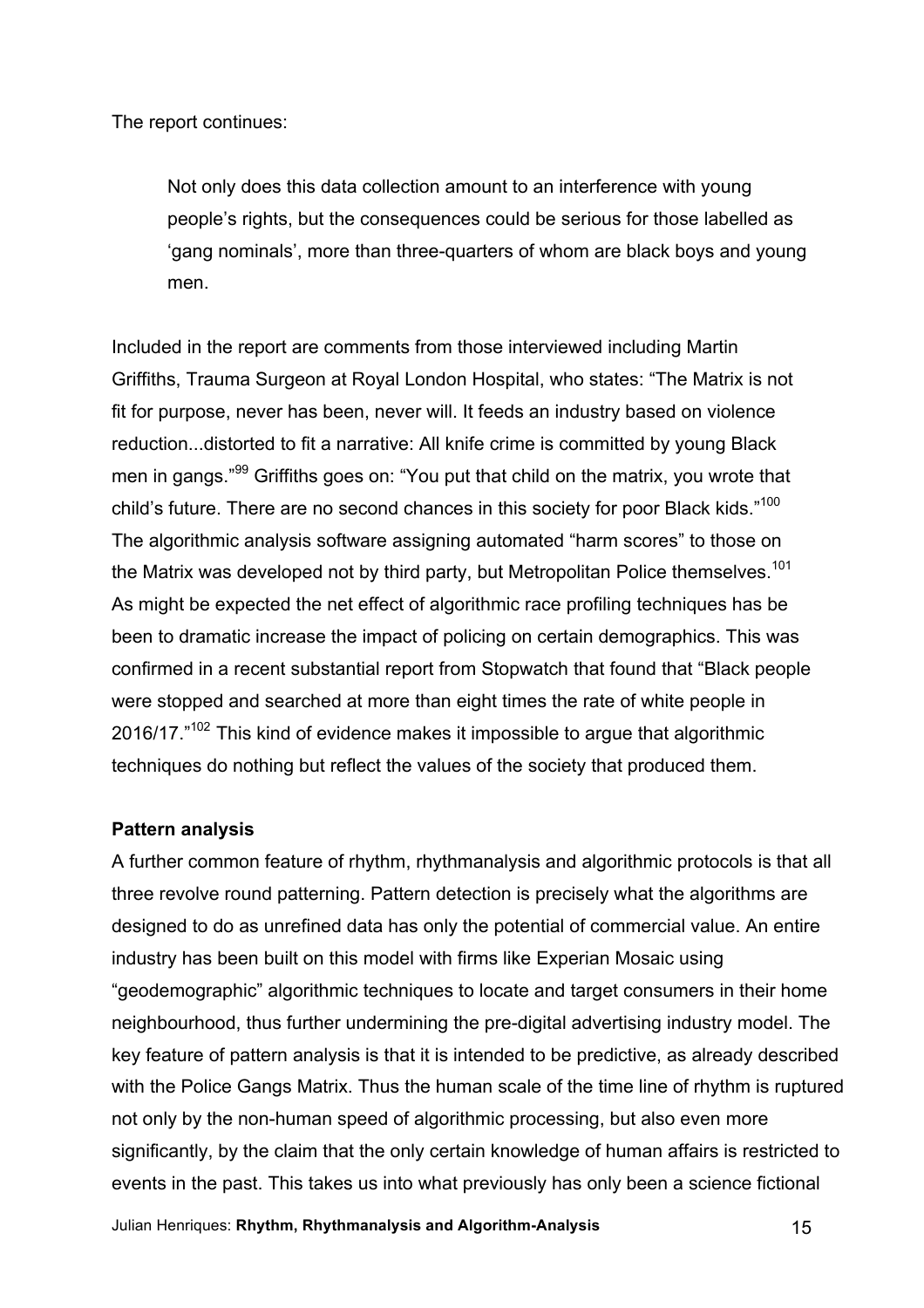world of the pre-cogs in the film *Minority Report*. There are instances where the predictions offered by AI and machine learning can be utilised by those with benign intensions, notwithstanding data privacy issues. Brent, Bristol and Thurrock are among the local authorities using such techniques to predict children at abuse risk, or gang risk to children, for example.<sup>103</sup> In the hands of the military, of course, this is not the case, as discussed below.

At the broader scale such patterning is indicative of a key characteristic of the human condition – trying to make sense of the world; on the whole animals and plants do not have to do this. Making sense of the world requires organizing it – finding the patterns, distinguishing between similar and differences. This patterning is often done in time, that is, in a linear sequence. With representation the principle tool for this has always been story telling. With non-representational material then this is rhythm that is linear, or polyrhythms in parallel.<sup>104</sup>

As well as auditory, such patterning can also be visual in space as with a gestalt. Essentially patterning emerges from the relationship between things, rather the things themselves. Our human perceptual faculties limit such groupings, unlike those learnt by machines. In the 1950s cognitive psychologist George Miller famously identified human short-term memory capacity as being 7 individual objects  $+$  or  $- 2$ .<sup>105</sup> In terms of the pattern itself, according the principles of Gestalt psychology there are six characteristics *proximity, similarity, closure, good continuation, common fate* and *good form*. Most importantly, Kurt Koffka recognised the non-reductive principle essential to the nature of a pattern: "The whole is *greater* than the sum of its parts." <sup>106</sup> This is to say patterning relies on relationships of difference. This critical insight has been most eloquently expressed by Gregory Bateson when he states, "The *pattern which connects is a metapattern*. It is a pattern of patterns. It is a metapattern which defines the vast generalisation that, indeed, *it*  is patterns which connect."<sup>107</sup> Bateson tells us. For practical purposes however, the sheer quantity of the big data set interrogated algorithmically crosses the divide between quantity and quality; it finds the needle of pattern in the haystack of data. This has always been the ambition of the soothsayers – to find the pattern that predicts the future from the pattern of the runes, tealeaves, entrails, tarot cards or whatever.

Rhythms and algorithms have different relationships with patterning. Rhythms generate patterns, both rhythmanalysis and algorithmic procedures are designed to detect and extract them, the later from the terabytes of big data. In this respect a rhythm is an aggregator. This of course is a rather different use of aggregation compared to the data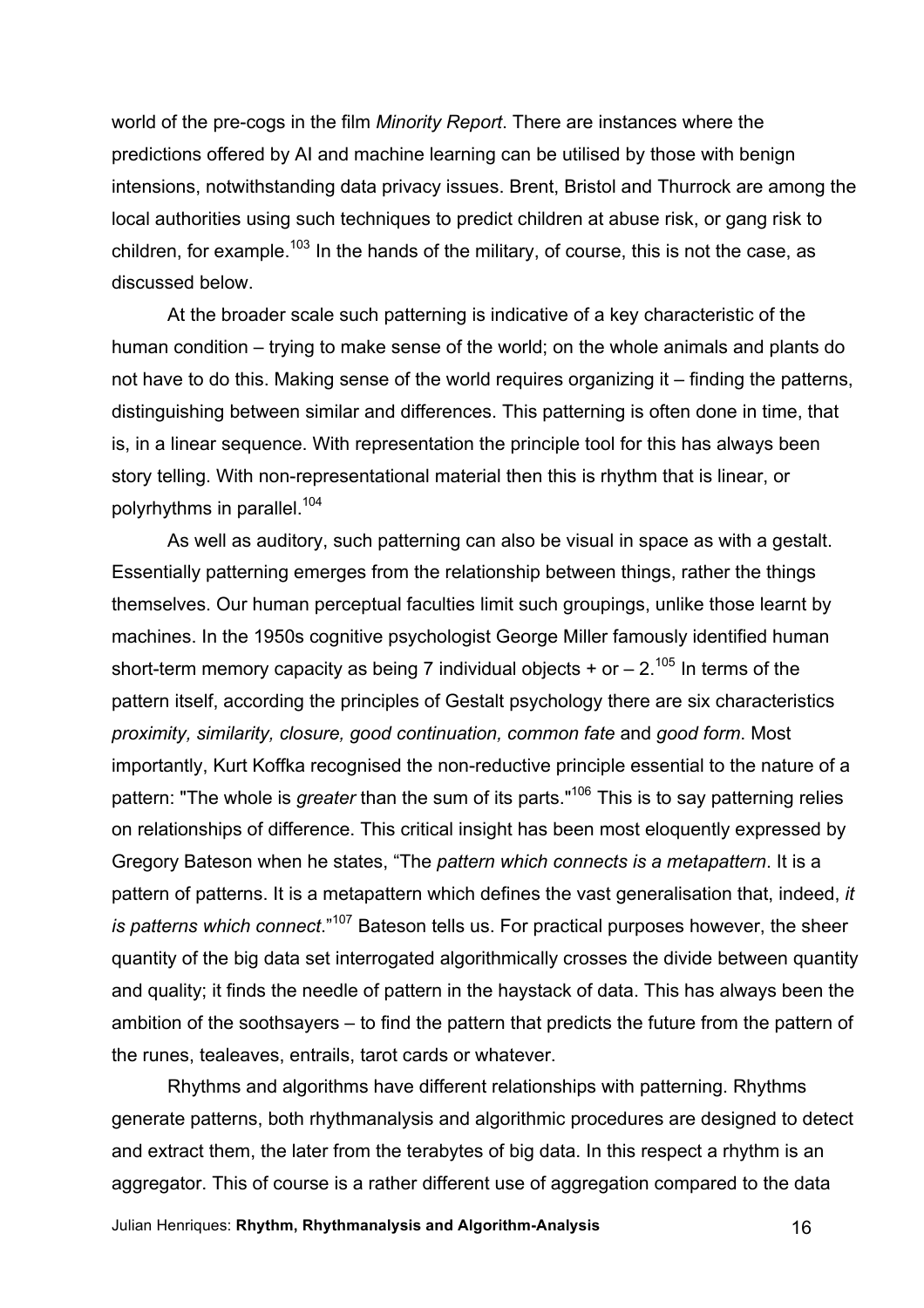aggregation that is the *modus operandi* of the platform capitalist corporations. It is of course these data sets on which they set the algorithms to work to discover. That is exactly what they do continuously at a scale and speed that by far exceeds any human sensory or comprehensive faculties. Rhythmic inflection has origins in the periodic motion of human activities practices and techniques. This might appear to set it apart from algorithmic procedures, whose periodicity would be assumed to be grounded in mathematical codes. Indeed mathematics has traditionally prided itself on being purely an activity of the mind, removed from the real world of embodied activity. In actual practice this not the case, as André Leroi-Gourhan has argued, language has to be considered as evolving from embodied gesture.<sup>109</sup> In short, mind and hand co-evolved. More recently Brian Rotman applies a similar argument specifically to the language of mathematics itself.<sup>110</sup> He claims that the fundamental mathematical activity of counting has to be considered as being derived from the embodied gesture of counting objects in the actual world. This tends to dissolve what might first appear a difference between rhythm as deployed in rhythmanalysis, and rhythm as it is utilized in algorithmic routines.

### **The Kill Chain**

The journey rhythm makes from music to speech to written text to algorithm finds expression in the military application of algorithmic calculation, the final most extreme example. Rhythm that started out a sign of life is transformed literally into sign of death. Historically armies have an interest in rhythm with marching bands and drills to march in step.<sup>117</sup> The patterning that rhythm provides is currently being exploited as a tool to identify targets in the drone kill chain by making sense of the vast amounts of data currently available to the military analysts (Figure 6). As Grégoire Chamayou describes this patterning is already being made us of – by the military, in terms of activity-based intelligence (ABI).<sup>118</sup> This is a new methodology for targeting drone attack by aggregating all forms of intelligence (Geoint, Sigint, Osint, Masint, Humint) into a big data set applying ABI algorithms. As one military strategist Chandler Atwood states:

… ABI methodology enables analysts to sift through large volumes of varieties of data to see how the data overlap and intersect, identifying associations and enabling significant events to rise above the noise of data triage… After the ABI analysts commingles the various pieces of data and identifies key pieces, exploitation begins within each INT, providing the results to the multi-INT analysts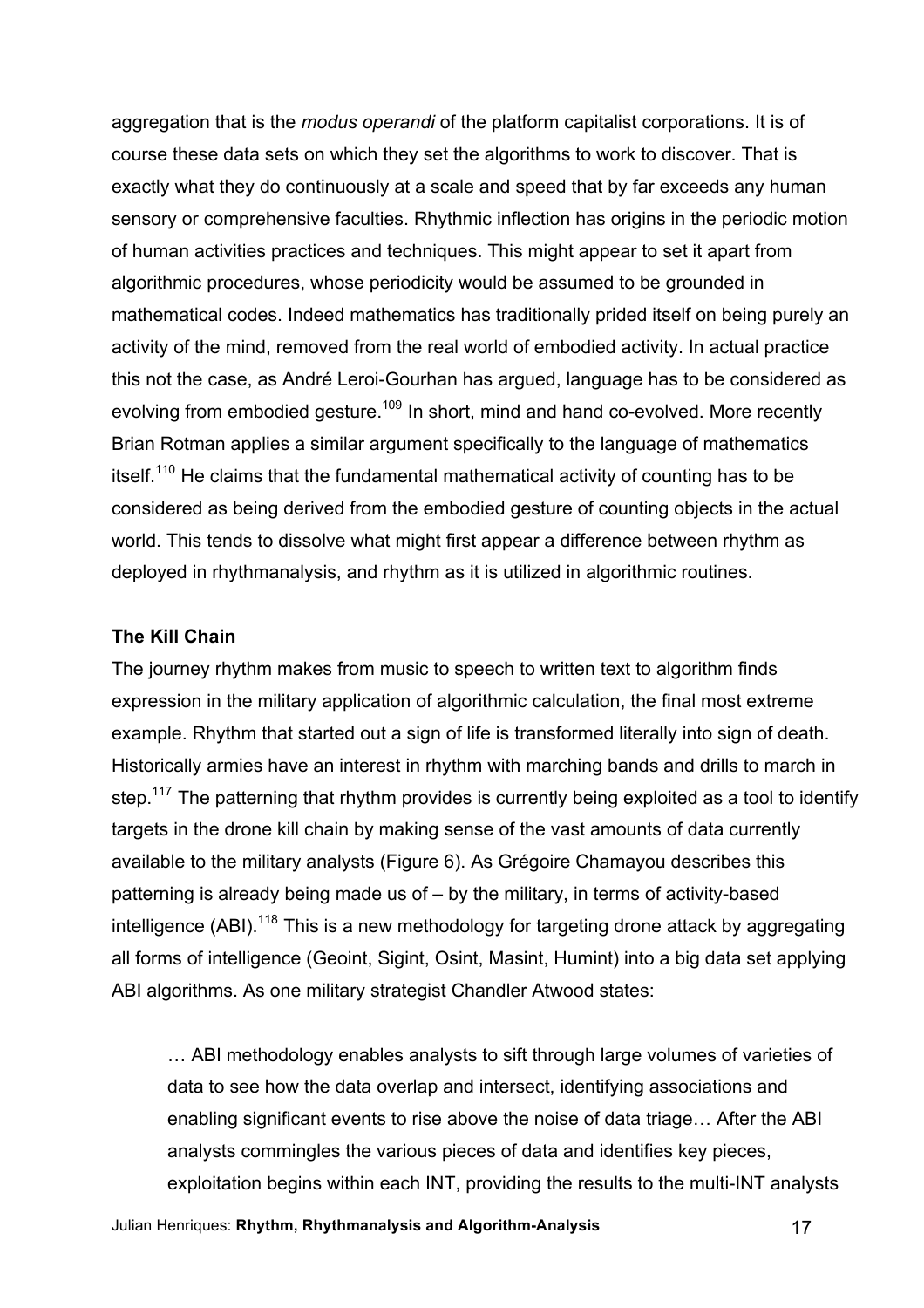to conduct integrations of the exploited information and address the intelligence questions as the process continues to add additional information."<sup>119</sup>

In this way "*activity becomes an alternative to identity*."<sup>120</sup> It is no longer then individual enemy agent that needs to be identified and destroyed, but rather a pattern of activity identified as potentially threatening. Gregory: "Essentially, the task consists in distinguishing between 'normal' and 'abnormal' activity in a kind of militarized automated rhythm-analysis that takes increasingly forms."<sup>121</sup> "Signature strikes" as they are called, rely on these patterns of behaviour rather than a known named target as such.<sup>122</sup> Gregory refers to such patterns of life explicitly as a "militarized rhythmanalysis." <sup>123</sup> The implications for military strategy of this type of analysis are explored in Brian Massumi's *Ontopower: War, Powers and the State of Perception*, though he does not discuss ABI as such  $124$ 

### **Figure 6 ABI diagram**

The shift in military strategy that the algorithmic processing of data facilitates, according to Neal Curtis' analysis is "the explication of the social [by the] drone apparatus – the combination of UAVs, satellites, cameras, servers, and algorithms…" Curtis continues:

Algorithms and the programming of code therefore become absolutely essential for the handling and negotiation of such massive amounts of information. Importantly, and partly because computation has enabled the greater extraction and archiving of data, these algorithms no longer simply serve the apparatus but are set to take on more of the difficult hermeneutic task currently designated to the drone operating team.<sup>125</sup>

This is a *social* strategy marking a departure from the former targeting of the *physical* environment of the enemy, as Peter Sloterdijk describes in *Terror from the Air*. 126 Curtis: "Drone war is presented as a move away from and a moral advance on the earlier weapons that directly targeted the environment as an indirect means of killing the enemy."<sup>127</sup> He explains: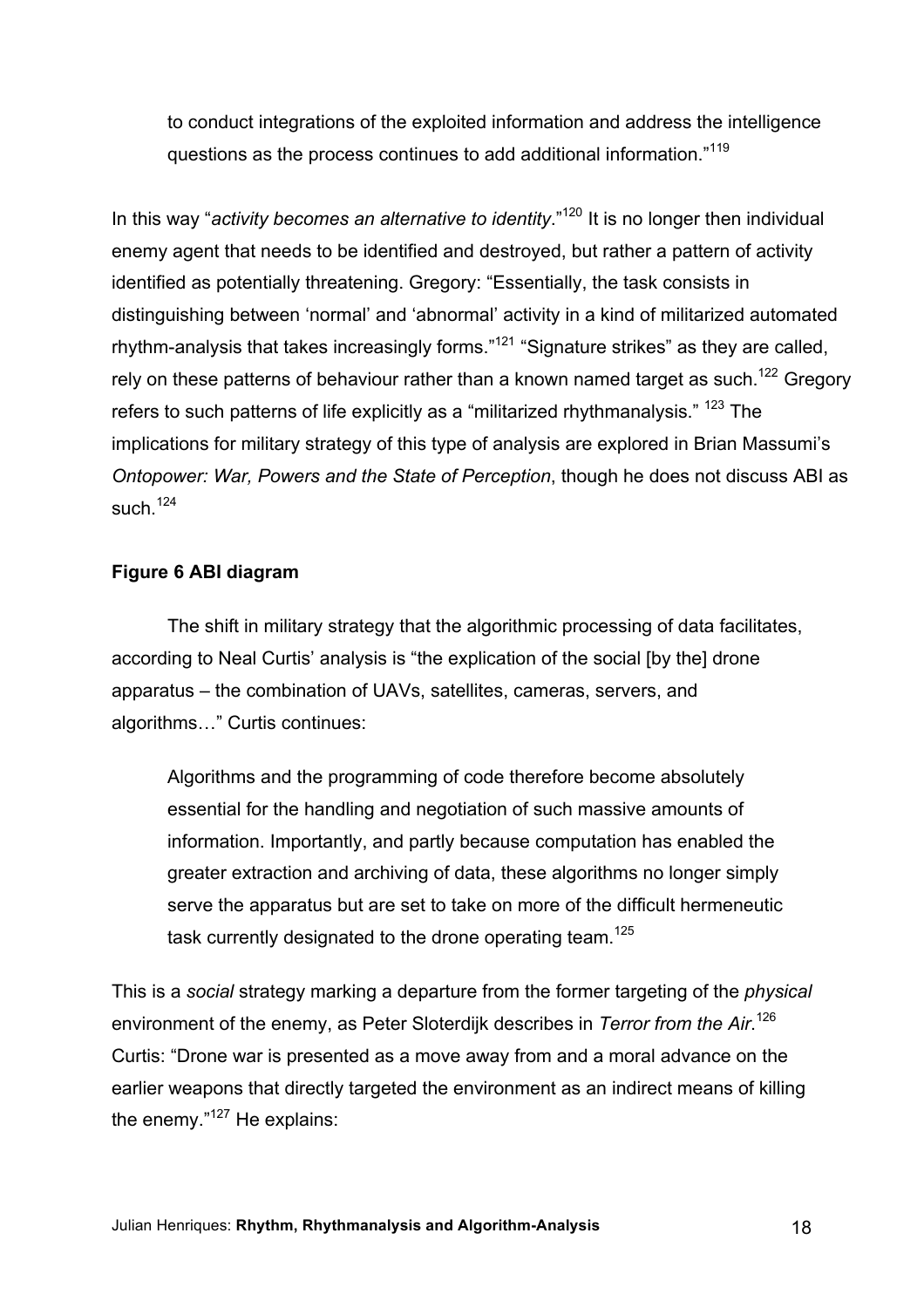What is targeted is not so much the individuals that Predator or Reaper drones assassinate as the determination of 'patterns of life' suggestive of hostile intent… when everyday habits and routines become signatures that trigger a strike…The target is… the quotidian social patterns and minute divergences from those patterns that are suggestive of a terrorist threat.<sup>128</sup>

Curtis' conclusion:

What I believe the apparatus of the drone does: *strategically, the intention is to destroy the world of the terrorist by means that make the world technically explicit, targetable and hence unliveable*…. *This is why the apparatus of the drone is the perfect weapon, because it joins the strategic aim of worldbreaking with the technical means of world-capturing.<sup>129</sup>*

This idea of world capturing also describes personal, domestic and public worlds, as described in previous sections above.

Pattern of Life analysis is another social scientific concept that has been militarised (Figure 7). This type of relational analysis now used with big data all-source analytics was developed in Anthropology with for example Ruth Benedict's *Patterns of Culture*, or Clifford Geertz' *Thick Description* where he writes, "meaning varies according to the pattern of life by which it is informed."<sup>130</sup> He continues:

Behaviour must be attended to, and with some exactness, because it is through the flow of behaviour – or more precisely, social action – that cultural forms find articulation… these draw meaning from the role they play… in the ongoing pattern of life, not from any intrinsic relationships they bear to one another.<sup>131</sup>

This also congruent with Bourdieu's conception of habitus that describes the dynamics and dispositions.<sup>132</sup>

# **Figure 7 Military Pattern of Life**

Like rhythmanalysis, Pattern of Life analysis is concerned with extrinsic relationships, that is behaviours, rather than objects.<sup>133</sup> It has been transformed from an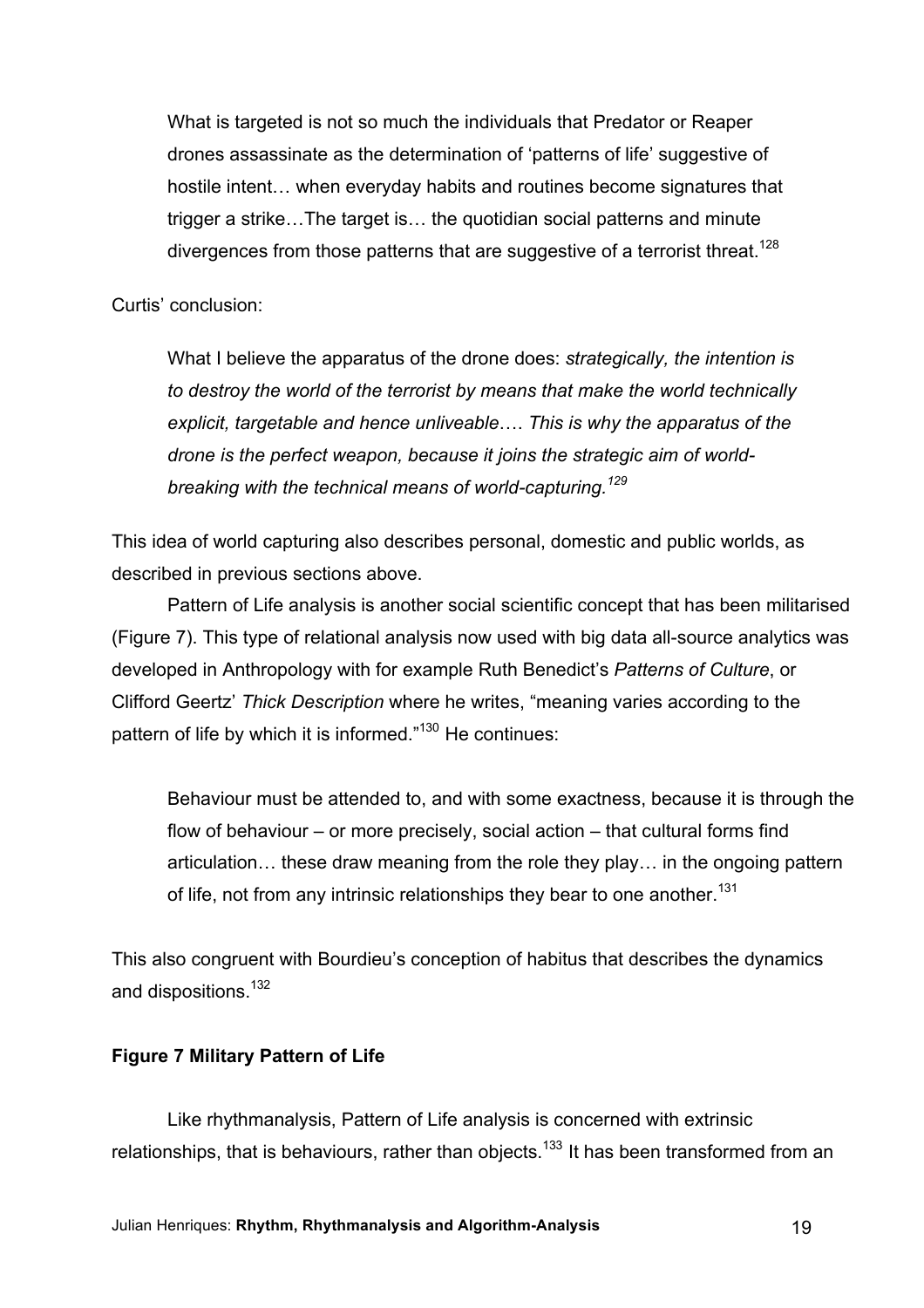anthropological term to a military one, amalgamating algorithm and biology, as Joseph Pugliese explains:

The military term 'pattern of life' is inscribed with two intertwined systems of scientific conceptuality: algorithmic and biological. The human subject detected by [the] drone's surveillance cameras is, in the first scientific schema, transmuted algorithmically into a patterned sequence of numerals: the digital code of ones and zeros. Converted into digital data coded as a 'pattern of life', the targeted human subject is reduced to an anonymous simulacrum that flickers across the screen and that can effectively be liquidated into a 'pattern of death' with the swivel of a joystick.<sup>134</sup>

The algorithmic procedures used by the military, Elke Schwarz explains in an analysis of what he dubs "prescription drones," are identical to medical ones. These are "based on probabilistic factors, identifiable characteristics, and physiological or psychological knowledge linked to higher-risk categories, algorithms are conceived to identify high-risk groups and individuals," thus affecting what could be called a moral anaesthetic as to their consequences.<sup>136</sup> Schwarz continues, "Signature strikes echo the biomedical practice of risk profiling and surveillance with a view to prophylactic intervention." But unlike much medical intervention, it has to be pointed out, such intervention in the theatre of war in Syria, Iraq and Afghanistan are very far from accurate. In Syria, civilian deaths increased by 55% to 8,051 between 2016 and 2017, as has been widely reported.<sup>137</sup>

Against such evidence, "the techno-biopolitical assemblage of expertise in targeted killings by drones," Schwarz concludes: "… rests on a form of algorithmic governmentality, facilitated through the technical capacity of the drone as an agent of expertise."<sup>138</sup> The issue is importantly one of values:

… the drone appears as able to 'act' not only better than humans, but also more ethically. This *algorithmic logos*, however, is also reliant on a rendering of the body politic in anthropomorphic terms, as a body in need of a cure.<sup>139</sup>

But the medicalized body is far from safe. The non-values of the algorithms administer the most evaluative of all decisions, that is, the sovereign power of the State to take life, *bare life* as Gorgio Agamben describes it. <sup>140</sup> This is the outcome of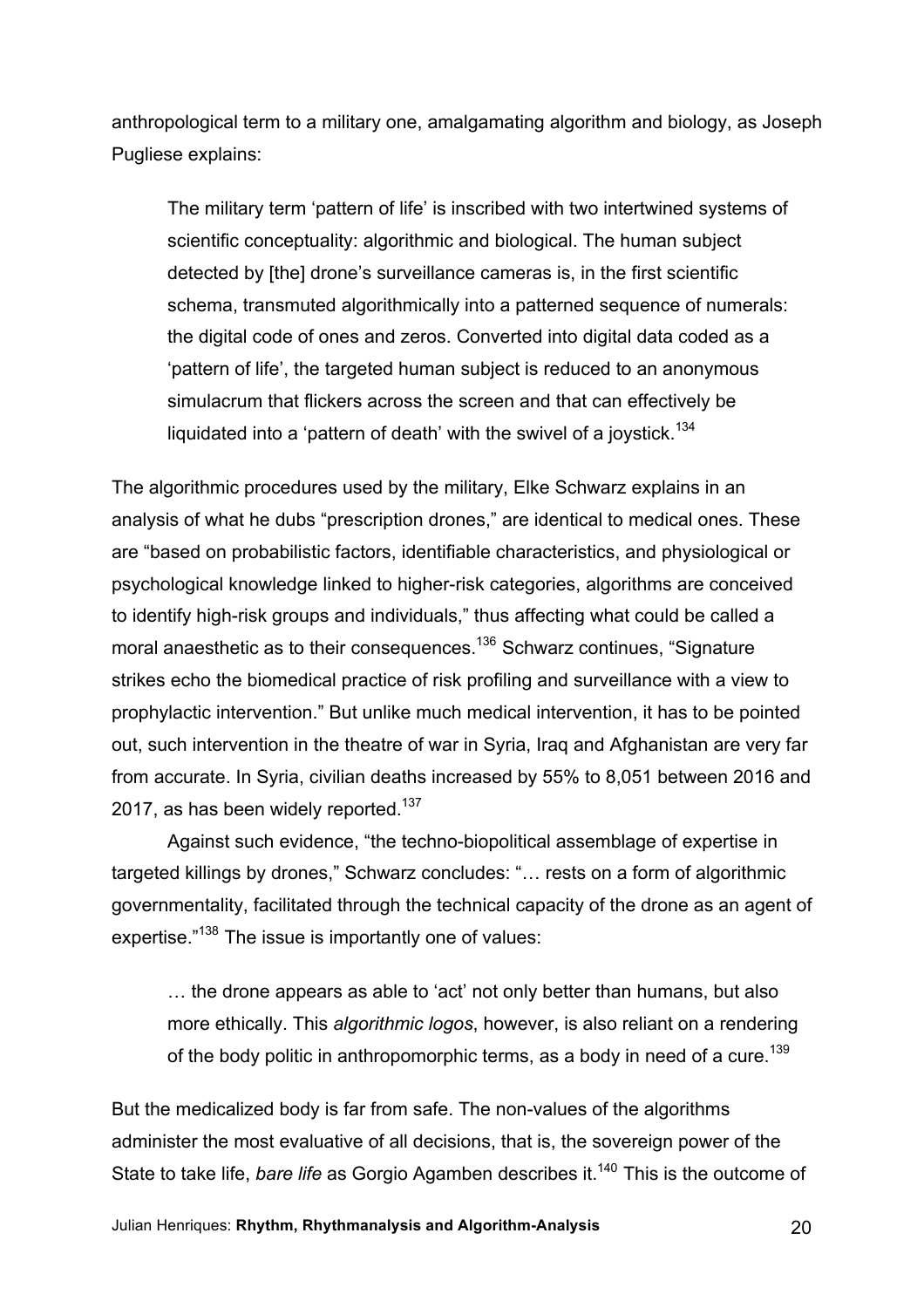the *algorithmic logos* or thinking-through-algorithms, as named above – a contradiction brilliantly captured in the title of Arthur Jafa's video work, *Love is the Message, The Message is Death.<sup>141</sup>* To whatever extent that rhythmanalysis and PoL might have succeeded in contributing to a richer understanding of human life, as militarized algorithms they are currently facilitating death. The values that rhythmanalysis uses rhythm to attempt to capture from social life are in fact precisely those excluded from the ways in which algorithmic procedures extract value from the data sets. Rhythm remains a common thread through the historical progression from oral to written and, as argued here, from written to algorithmic codes, turning from elixir, to predictor, to exterminator of life. Thus rhythm's analysis is revealing of the hugely significant changes currently underway.

# **Figures**

Figure 1 Kowalski's components of an algorithm, diagram

Figure 2 The components of rhythm

Figure 3 Courtroom sketch by Liza Brett to document Helen Knowles' video work *The Trial of the Superdebthunterbot* (2015)

Figure 4 *City Rhythm: Logbook of an Exploration*

Figure 5 Google Urbanism project

Figure 6 ABI diagram

Figure 7 Pattern of Life analysis as used by the military

<sup>1</sup> Galloway, Alexander R. *Gaming: Essays on Algorithmic Culture*. Minneapolis: University of Minnesota Press, 2006. See also *Computational Culture: a journal of software studies*, first published in 2011, see http://computationalculture.net/ ; and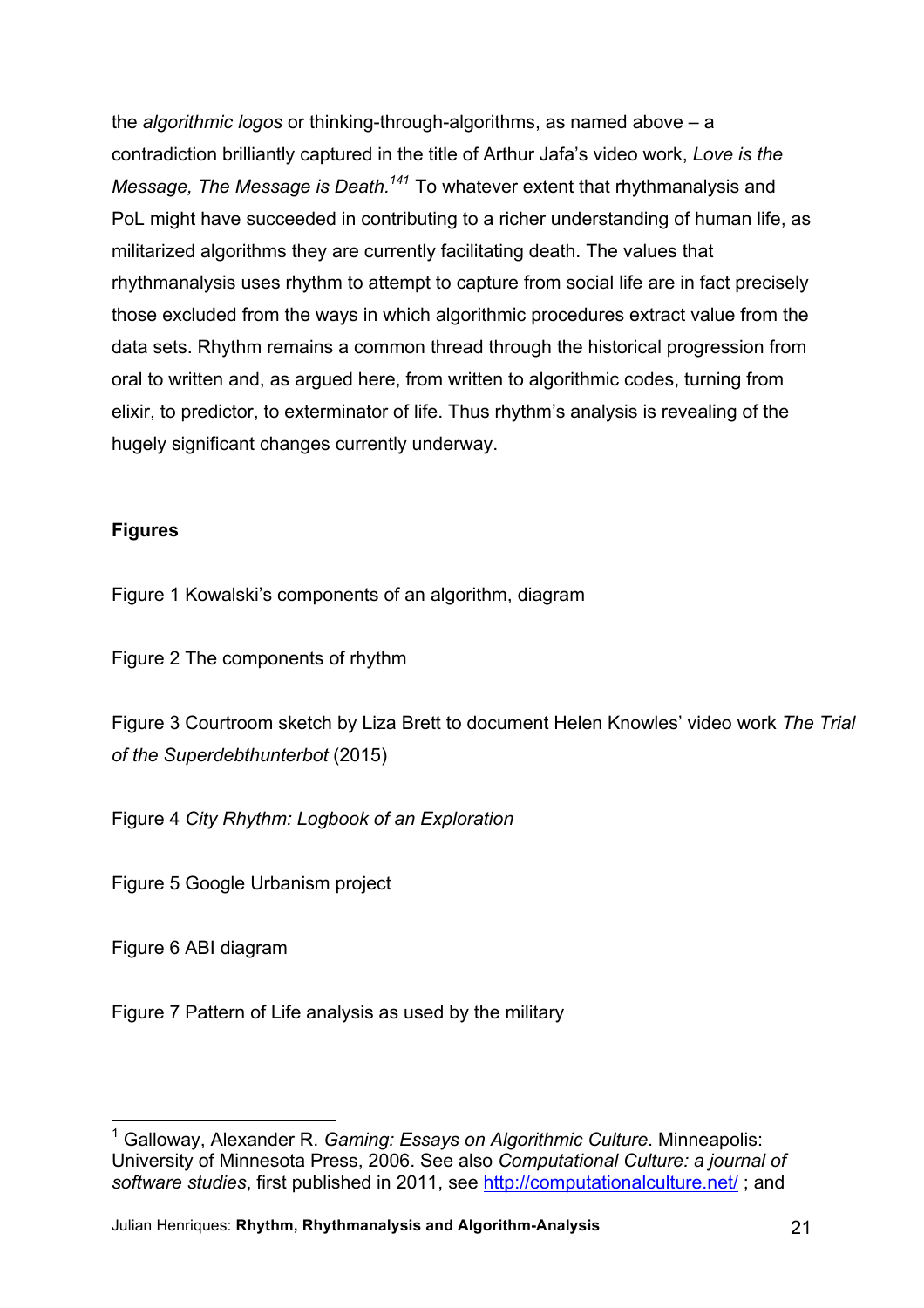1 Seyfert, Robert and Roberge, Jonathan. (eds.) *Algorithmic Cultures: Essays on Meaning, Performance and New Technologies*. London: Routledge, 2016.<br><sup>2</sup> McCann, Duncan, Hall, Miranda and Warin, Robbie. *Controlled by Calculation? Power* 

*and Accountability in the Digital Economy, Part 3 The Rise of the Algorithms*. London: New Economics Foundation, 2018. (Accessed 31dt July 2018)

https://neweconomics.org/uploads/files/Controlled-by-calculations.pdf

<sup>3</sup> Srnicek, Nick. 2016. *Platform Capitalism*. London: Polity.

<sup>4</sup> Carole Cadwalladr. "Revealed: 50 million Facebook profiles harvested for Cambridge Analytica in major data breach." *The Guardian*, 17th March 2018, accessed 3rd April 2018, https://www.theguardian.com/news/2018/mar/17/cambridge-analytica-facebook-influenceus-election<br>
<sup>5</sup> See https://www.theguardian.com/world/2016/oct/27/angela-merkel-internet-search-engines-

are-distorting-our-perception Pasquale, Frank (2015) *The Black Box Society: The Secret Algorithms That Control Money and Information*, Cambridge: Harvard University Press .

<sup>6</sup> Lanier, Jaron. *You Are Not A Gadget: A Manifesto*, London: Penguin, 2011.

 $<sup>7</sup>$  This is not to say that algorithms have not mustered a host of uncritical cheer-</sup> leaders. Christian, Brian and Griffiths, Tom. *Algorithms to Live By: The Computer Science of Human*. London: William Collins, 2017; and Domingos, Pedro. *The Master Algorithm: How the Quest for the Ultimate Learning Machine Will Remake Our World Paperback*. London: Penguin Books, 2017 would be two examples.<br><sup>8</sup> *Black Mirror*, series 3 episode 1, *Nosedive*, Netflix first broadcast 21<sup>st</sup> October, 2016.

<sup>9</sup> Ed Jefferson. No, China isn't Black Mirror – social credit scores are more complex and sinister than that. *New Statesman*, 27<sup>th</sup> April 2018.

https://www.newstatesman.com/world/asia/2018/04/no-china-isn-t-black-mirrorsocial-credit-scores-are-more-complex-and-sinister (Accessed 1<sup>st</sup> August 2018).

**<sup>10</sup>** John Harris. The tyranny of algorithms is part of our lives: soon they could rate everything we do. *The Guardian* 5th March 2018.

https://www.theguardian.com/commentisfree/2018/mar/05/algorithms-rate-credit-scoresfinances-data

 $\frac{16}{16}$  See Gehl, Robert W. and Bakardjieva, Maria. (eds.) 2017. Socialbots and Their Friends: Digital Media and the Automation of Sociality. London: Routledge

Foer, Franklin. 2017. World Without Mind: The Existential Threat of Big Tech. London: Jonathan Cape, https://www.theguardian.com/technology/2017/sep/19/facebooks-war-onfree-will

Rainie, Lee, Anderson, Janna and Albright Jonathan. *The Future of Free Speech, Trolls, Anonymity and Fake News Online*. Pew Research Centre Report, March 29, 2017. Accessed 7 December 2017 http://www.pewinternet.org/2017/03/29/the-future-of-freespeech-trolls-anonymity-and-fake-news-online/

Tufekci, Zeynep. "Engineering the Public: Big Data, Surveillance and Computational Politics." *First Monday*, Volume 19, Number 7 - 7 July 2014

http://firstmonday.org/ojs/index.php/fm/article/view/4901/4097

Wu, Timothy. *The Attention Merchants: From Dailey Newspaper to Social Media, How Our Time and Attention is Harvested and Sold*. New York: Atlantic, 2017, see also John Lanchester, "You are the Product." LRB, Vol 39, No 16, 17<sup>th</sup> August 2017, https://www.lrb.co.uk/v39/n16/john-lanchester/you-are-the-product

Vaidhyanathan, Siva. *Antisocial Media: How Facebook Disconnects Us and Undermines Democracy*. New York: OUP, 2018.

Bridle, James. *New Dark Age: Technology and the End of the Future*. London Verso Books, 2018.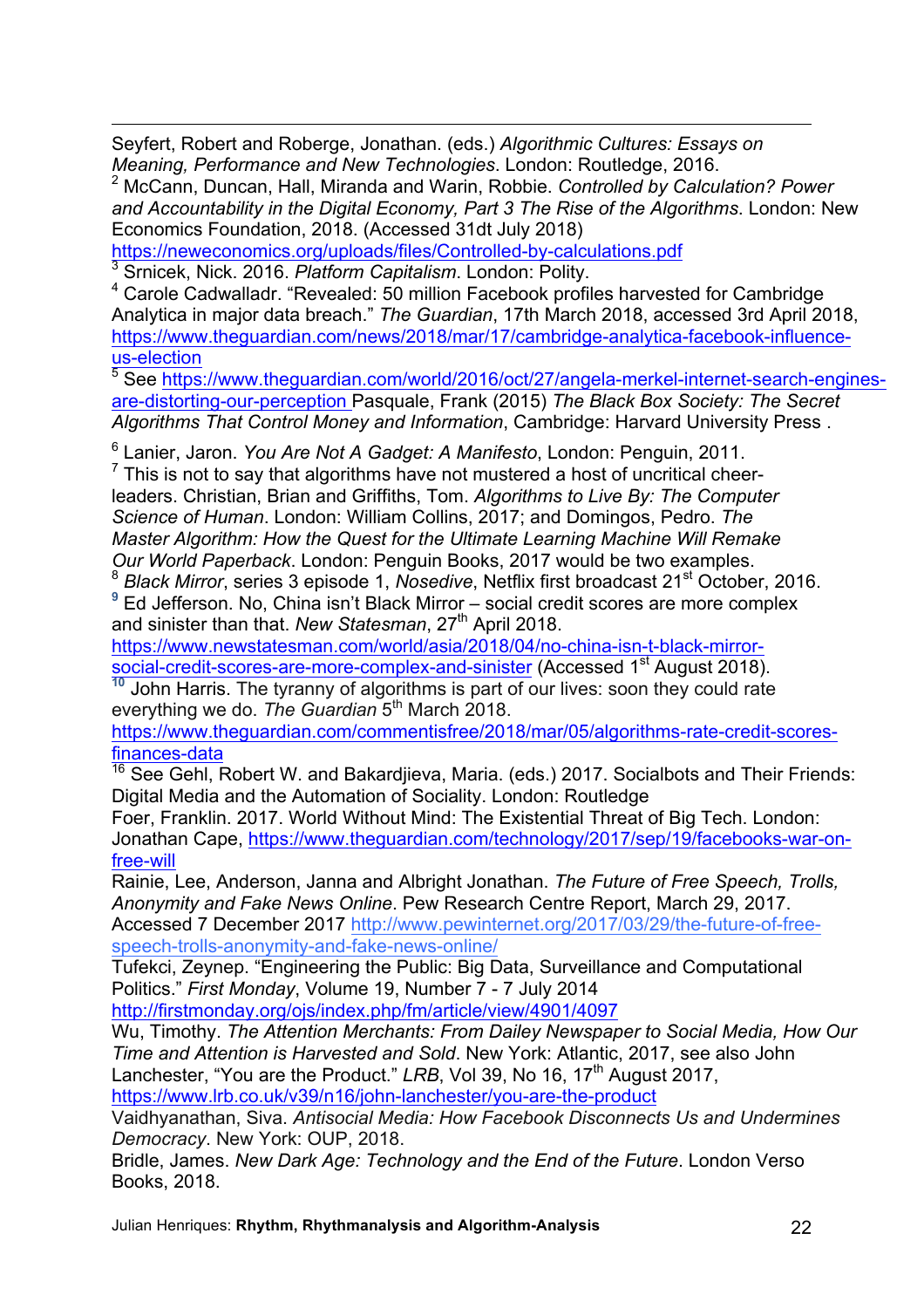17 See discussion of this point in Fann, K. T. *Wittgenstein's Conception of Philosophy*. San Diego: University of California Press, 1971: 102.

<sup>18</sup> Hill, Fred James and Awde, Nicholas. *A History of the Islamic World*. New York: Hippocrene Books, 2003: 55.

<sup>19</sup> Stalder, Felix. *The Digital Condition.* London: Polity. 2018: 59.

 $20$  Ibid.

<sup>21</sup> Morton, Timothy. *Hyperobjects: Philosophy and Ecology After the End of the World*. Minnesota: University of Minnesota Press, 2013.

<sup>22</sup> Borges, Jorge Luis. "The Library of Babel." *Collected Fictions*. Trans. Andrew Hurley. New York: Penguin, 1998: 112 – 118.

<sup>27</sup> Kowalski, Robert. "Algorithm = Logic + Control." *Communications of the ACM*, July 1979, Vol. 22, No. 7: 424 – 436, 424.

<sup>28</sup> Foucault, Michel, *The History of Sexuality*, vol. 1, Harmondsworth, Penguin, 1981: 92–102. Deleuze, Gilles. "Postscript on the Societies of Control." *October,* 59 (1992):

3-7**;** Franklin, Seb. *Control: Digitality as a Cultural Logic*. Boston: MIT Press, 2015.

<sup>30</sup> McCann, Duncan, Hall, Miranda and Warin, Robbie. *Controlled by Calculations? Power and Accountability in the Digital Economy, Part 3 The Rise of the Algorithms*. London: New Economics Foundation, 2018: 11 – 12. Available from

https://neweconomics.org/uploads/files/Controlled-by-calculations.pdf

<sup>31</sup> Bradley, Fari. Halim El Dabh: An Alternative Genealogy of Musique Concrète. *Ibraaz*. 009- 05, 30<sup>th</sup> November 2015. (Accessed 1<sup>st</sup> August 2018)

https://www.ibraaz.org/essays/139

<sup>32</sup> Attali, Jacques. *Noise: The Political Economy of Music*, Manchester: Manchester University Press McDonough, 1985.

<sup>33</sup> Michon, Pascal. *Elements of Rhythmology, Vol 1. Antiquity*. Paris: Rhuthmos. 2017. Michon, Pascal. *Elements of Rhythmology* Vol. 2.*: From the Enlightenment to the 19th Century*. Paris: Rhuthmos. 2017. Also website XXX

<sup>34</sup> Henriques, Julian, Tiainen, Milla and Väliaho, Pasi "Rhythm Returns: Movement and Cultural Theory" in *Body & Society*, Special Issue: Rhythm, Movement,

Embodiment. September & December, 2014: 3 – 29.

<sup>35</sup> Ong, Walter. *Orality and Literacy: The Technologizing of the Word*. London: Methuen, 1982. See also Jonathan Sterne's critique of what he dubs the "audio-visual litany in, Sterne, Jonathan (ed.) (2012) "Sonic Imaginations," in The Sound Studies Reader, (ed.) Sterne, Jonathan. London: Routledge, pp 1 -18

<sup>36</sup> Derrida, Jacques. *Of Grammatology*, trans. Gayatri Chakravorty Spivak, Baltimore: John Hopkins, 1974; Lord, Albert B *The Singer of Tales*. Cambridge: Cambridge University Press,

[1960] 2000. <sup>37</sup> Simmel, Georg. *The Philosophy of Money*. Ed. David Frisby, Trans. Tom Bottomore and David Frisby. London: Routledge. 1907/ 2004, p 488.

<sup>38</sup> Small, Christopher. *Musicking: The Meaning of Performing and Listening*, Hanover: Wesleyan University Press, 1998. See also Henriques, Julian (2011a) "Musicking" entry in Lesko Nancy & Talburt, Susan (Eds). 2011. Keywords in Youth Studies: Tracing Affects, Movements, Knowledges, New York: RoutledgeFalmer, pp 218 - 222.

<sup>39</sup> Tomlinson, Gary. *A Million Years of Music: the Emergence of Human Modernity*. New

York: Zone Books, 2015.<br><sup>40</sup> Krukowski, Damon. *The New Analog: Listening and Reconnecting in a Digital World.* New York: New Press, 2017.<br><sup>41</sup> James J. F. *A Student's Guide to Fourier Transforms: With Applications in Physics* 

*and Engineering*, Cambridge: Cambridge University Press, 2003.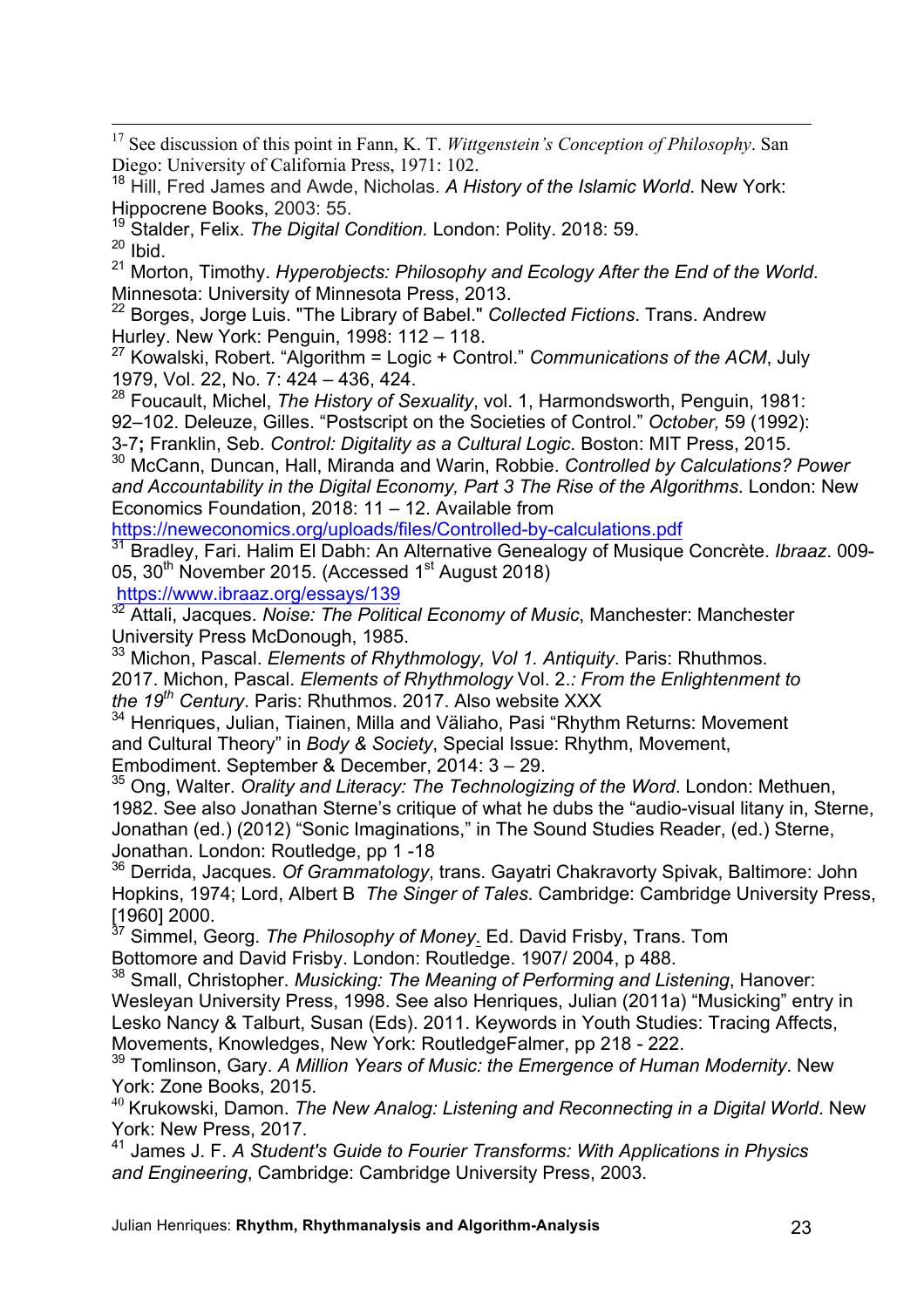42 Flusser, Vilém. 1988/ 2006. Crisis of Linearity (*Krise Der Linearität*.) trans. Adelheid Mers, Boot Print, Vol 1, Issue 1 (March 2007), pp 18 – 21, pp 20, 21.

https://monoskop.org/images/c/c0/Flusser\_Vilem\_1988\_2006\_The\_Crisis\_of\_Linearity.pdf accessed 22nd May 2017. See also Flusser, Vilém. *Does Writing Have A Future?* Minneapolis: University of Minnesota Press. 2011.

43 *Ibid.* 21.<br><sup>47</sup> http://www.gold.ac.uk/news/superdebthunterbot/

48 Stalder, Felix. The Digital Condition. London: Polity. 2018: 116.

<sup>49</sup> Rabinbach, Anson. *The Human Motor: Energy, Fatigue and the Origins of Modernity*. Berkeley: University of California Press, 1992.

<sup>50</sup> See the Legacies of British Slave-Ownership project, https://www.ucl.ac.uk/lbs/ (Accessed  $1<sup>st</sup>$  August 2018).

 $51$  Julia Carrie Wong, "Tesla factory workers reveal pain, injury and stress: 'Everything feels like the future but us'," *The Guardian*, May 18, 2017, accessed July 12, 2017, https://www.theguardian.com/technology/2017/may/18/tesla-workersfactory-conditions-elon-musk . <sup>52</sup> Gideon, Siegfried (1948) *Mechanization Takes Command: a Contribution to* 

*Anonymous History*, Oxford: Oxford University Press

<sup>53</sup> Babbage, Charles (1838) *Ninth Bridgewater Treatise: A Fragment*, London: John Murray.

 $66$  Rouvrov, Antionette. "The End(s) of Critique: Data Behaviourism vs. Due-Process." In Katja de Vries and Mireille Hildebrandt (Eds.) *Privacy, Due Process and the Computational Turn: The Philosophy of Law Meets the Philosophy of Technology*. New York: Routledge, 2013: 143 – 165.

<sup>67</sup> Stalder, Felix. *The Digital Condition.* London: Polity. 2018: 122.

<sup>70</sup> Stalder, Felix. *The Digital Condition.* London: Polity. 2018: 50.

<sup>71</sup> Vibration Theory as a critique of Information Theory… <sup>72</sup> Peters, John Durham. *Speaking into the Air: A History of the Idea of* 

*Communication.* Chicago: University of Chicago Press, 2000.<br><sup>73</sup> Harari, Yuval Noah. *Homo Deus: A Brief History of Tomorrow*, New York: Harvill Secker, 2016: 199.

 $74$  Though Lefebvre most often is credited as the originator of rhythmanalysis this is in fact drew on the work of Gaston Bachelard and XXX as described in Henriques, Julian, Tiainen, Milla and Väliaho, Pasi "Rhythm Returns: Movement and Cultural Theory" in *Body & Society*, Special Issue: Rhythm, Movement, Embodiment. September & December, 2014: 3 – 29.

<sup>76</sup> Nevejan, Caroline, Sefkatli, Pinar and Cunningham, Scott. (Eds.) *City Rhythm: Logbook of an Exploration*. Amsterdam: Delft University of Technology, 2018.

<sup>77</sup> *Ibid,* 3, 4

<sup>78</sup> *Ibid*: iii.

<sup>79</sup> *Ibid.*

<sup>80</sup> *Ibid*: 107.

<sup>81</sup> https://www.theguardian.com/technology/2017/oct/21/google-urban-cities-planning-data <sup>82</sup> Jonathan Albright. Amazon's Echo: Whose Listening? *Medium*. 7<sup>th</sup> November 2014. https://medium.com/d1g-est/amazons-echo-3624bb654139#.19zbtoser, accessed 2nd Jan 2017.

 $83$  This was founded in 2009 "to change the cultural and physical landscapes of Russian cities." https://strelka.com/en/idea The team consists of strategic urban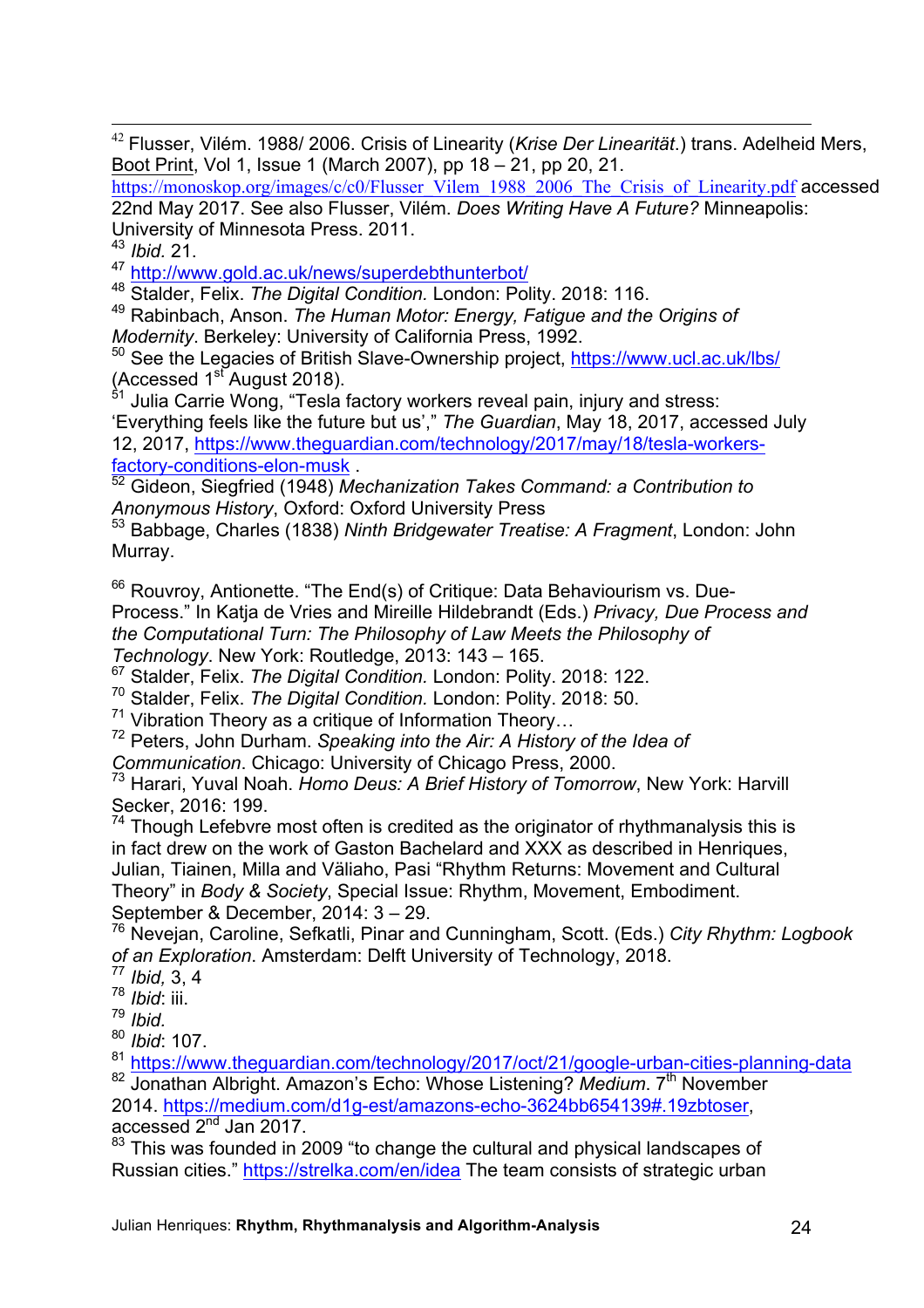designers/architects Nicolay Boyadjiev, Harshavardhan Bhat, Kirill Rostovsky and Andréa Savard-Beaudoin.

84 Nicolay Boyadjiev interviewed by Denisse Vega de Santiago & Leonardo Dellanoce. **"**GoogleUrbanism: Working With the System." *Archis,* Volume 50, June 21, 2017 <sup>85</sup> http://googleurbanism.com/fifth

<sup>86</sup> The term was coined by Colin Crouch, see Crouch, Colin. *Post-democracy*. London: Polity Press, 2004.

<sup>91</sup> Noble, Safiya Umoja. *Algorithms of Oppression: How Search Engines Reinforce Racism*. New York: New York University Press, 2018. See also Daniel Cossins. Discriminating algorithms: 5 times AI showed prejudice. *New Scientist*, 27 April 2018. (Accessed  $1<sup>st</sup>$  August 2018).

https://www.newscientist.com/article/2166207-discriminating-algorithms-5-times-aishowed-prejudice/

92 Sexual orientation, for instance is another dimension of algorithmic analysis, see for example, https://www.theguardian.com/technology/2018/jul/07/artificialintelligence-can-tell-your-sexuality-politics-surveillance-paul-lewis

<sup>93</sup> Sterne, Jonathan. *MP3: The Meaning of a Format (Sign, Storage, Transmission).*  Durham: Duke University Press, 2012.

<sup>94</sup> Chude-Sokei, Louis. *The Sound of Culture: Diaspora and Black Technopoetics*, Middletown: Wesleyan University Press, 2015.

 $95$  Carole Cadwalladr. "Revealed: 50 million Facebook profiles harvested for Cambridge Analytica in major data breach." *The Gaurdian*, 17th March 2018, accessed 3rd April 2018, https://www.theguardian.com/news/2018/mar/17/cambridge-analytica-facebook-influence-us-election 96 Henriques, Julian. *Sonic Bodies: Reggae Sound Systems, Performance* 

*Techniques and Ways of Knowing,* London: Continuum, 2011.

<sup>97</sup> Amnesty International. *Trapped in the Matrix: Secrecy, Stigma, and Bias in the Met's Gang Data Base.* London: Amnesty International, 9<sup>th</sup> May 2018: 1.<br><sup>98</sup> *Ibid*: 2.

1

<sup>99</sup> *Ibid*: 18.

<sup>100</sup> *Ibid*: 24.

<sup>101</sup> *Ibid*: 13; Letter to Amnesty International from Commander Duncan Ball, Trident Gang Command, October 2017.

<sup>102</sup> Shiner, Michael, Carre, Zoe, Dels, Rebekah and Eastwood, Niamh. *The Colour of Injustice: 'Race', drugs and law enforcement in England and Wales*. London: Stopwatch/ Release/ London School of Economics and Political Science, 14<sup>th</sup> October 20128. Accessed 14th October 2018: iv.

http://www.stop-watch.org/uploads/documents/The\_Colour\_of\_Injustice.pdf

Niamh McIntyre and David Pegg. Councils algorithms use family data to predict child abuse risk. *The Guardian* 17th September 2018, Accessed 17th October 2018. https://www.theguardian.com/society/2018/sep/16/councils-use-377000-peoplesdata-in-efforts-to-predict-child-abuse Niamh McIntyre and David Pegg. Algorithms assessing gang risk to children. *The Guardian* 18<sup>th</sup> September 2018. Accessed 17<sup>th</sup> October 2018. https://www.theguardian.com/society/2018/sep/17/data-onthousands-of-children-used-to-predict-risk-of-gang-exploitation

Niamh McIntyre and David Pegg. Child abuse algorithms: from science fiction to cost-cutting reality. *The Guardian* 17<sup>th</sup> September 2018, Accessed 17<sup>th</sup> October 2018. https://www.theguardian.com/society/2018/sep/16/child-abuse-algorithmsfrom-science-fiction-to-cost-cutting-reality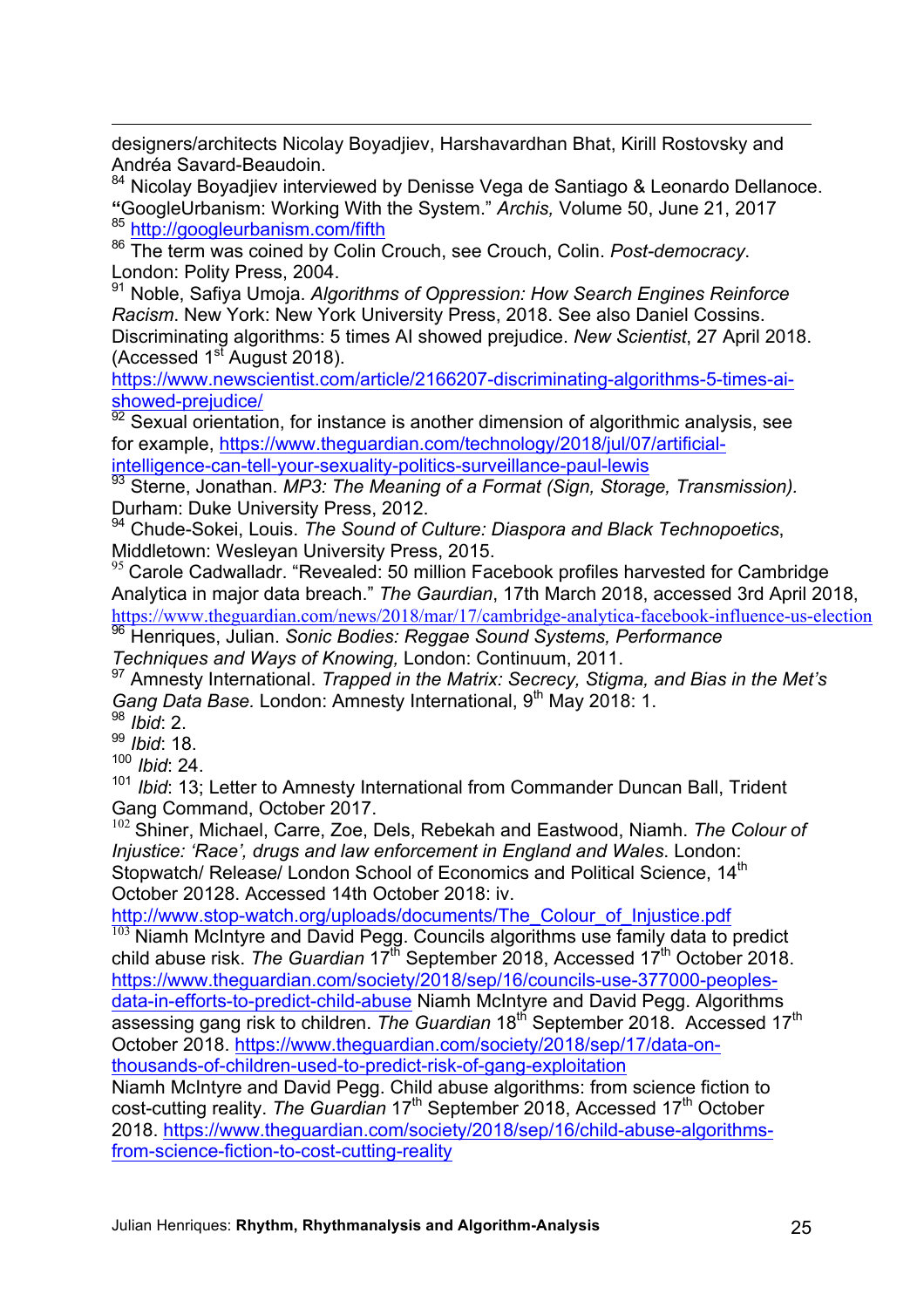<sup>104</sup> For an interesting geometrical analysis of rhythmic patterning see Toussaint, Godfried T. *The Geometry of Musical Rhythm: What Makes a "Good" Rhythm Good?*  New York: Chapman and Hall/ CRC, 2013.

<sup>105</sup> Miller, George Armitage. The Magical Number Seven, Plus or Minus Two. *Psychological Review.* 63 (2), 1956: 81–97

<sup>106</sup> Koffka, Kurt. Principles of Gestalt Psychology. London: Routledge, 1935/ 1997: 176, emphasis in original.<br><sup>107</sup> Bateson, Gregory. *Mind and Nature: A Necessary Unity*. London: Wildwood House,

1979: 11, emphasis in original.

<sup>109</sup> Leroi-Gourhan, André. *Gesture and Speech*. Trans. Anna Bostock Berger. Boston: MIT Press, 1993. See also: Copple, Mary. "Gesture and Speech: Leroi-Gourhan's theory of the co-evolution of manual and intellectual activities." *Gesture*. 3:1. 2003: 47-94

<sup>110</sup> Rotman, Brian. *Signifying Nothing: The Semiotics of Zero*, London: Macmillan, 1987.

<sup>117</sup> McNeill, William H. *Keeping Together in Time: Dance and Drill in Human History*. Cambridge: Harvard University Pres, 1995.<br><sup>118</sup> Chamayou, Grégoire. *Drone Theory*. Hammondsworth: Penguin, 2015.

<sup>119</sup> Atwood, Chandler P (2015) Activity-Based Intelligence: Revolutionizing Military Intelligence Analysis, *JFQ* 77, p 28, available from

http://ndupress.ndu.edu/Media/News/NewsArticleView/tabid/7849/Article/581866/jfq-77-activity-based-intelligence-revolutionizing-military-intelligence-analys.aspx <sup>120</sup> Chamayou, Grégoire. *Drone Theory*. Hammondsworth: Penguin, 2015: 48.

<sup>121</sup> Gregory, Derek. From a View to a Kill*.* Drones and Late Modern War, *Theory, Culture &* 

*Society*, December 2011, vol. 28 no. 7-8, pp 188 – 215, p 195

<sup>122</sup> http://www.theguardian.com/world/2015/sep/12/uk-role-in-pakistan-drone-attacksconcern-mounts (Accessed 1<sup>st</sup> August 2018)

<sup>123</sup> Gregory, Derek. From a View to a Kill*.* Drones and Late Modern War, *Theory, Culture & Society*, December 2011, vol. 28 no. 7-8, pp 188 – 215, p 195

<sup>124</sup> Massumi, Brian. *Ontopower: War, Powers and the State of Perception*. Durham: Duke University Press, 2015.

<sup>125</sup> Curtis, Neal. The explication of the social: Algorithms, drones and (counter-) terror. *Journal of Sociology*. 2016, Vol. 52(3) 522–536, 526.

<sup>126</sup> Sloterdijk, Peter. *Terror from the Air*. Los Angeles, CA: Semiotext(e), 2009. <sup>127</sup> *Ibid*: 523

<sup>128</sup> *Ibid*. <sup>129</sup> *Ibid*: 530

<sup>130</sup> Benedict, Ruth (1934) *Patterns of Culture*, New York: Houghton Mifflin; Gertz, Clifford. Thick Description: Toward an Interpretive Theory of Culture, in Emerson, Robert M. (ed) *Contemporary Field Research: A Collection of Readings*, New York: Little Brown and Company, 1973/ 1983: 37 – 59.

 $131$  Ibid p 17

<sup>132</sup> Bourdieu, P. *Distinction: A Social Critique of the Judgement of Taste*. Cambridge: Harvard University Press, 1984: 94

 $133$  One example of PoL military use (Accessed  $1<sup>st</sup>$  August 2018) http://modernsurvivalblog.com/wp-content/uploads/2013/09/threat-characterization-andpatterns-of-life.jpg